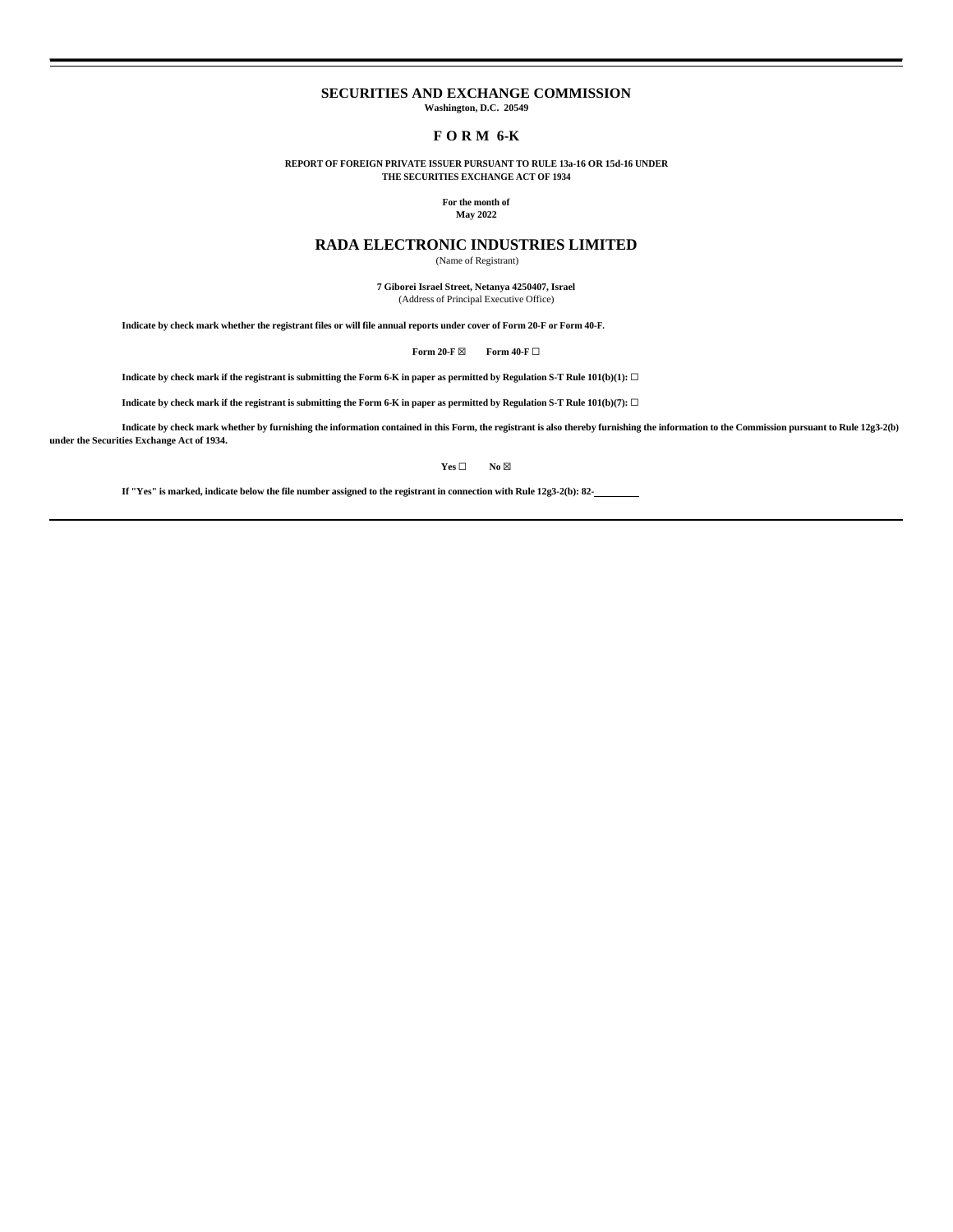# RADA ELECTRONIC INDUSTRIES LTD.

# EXPLANATORY NOTE

The following exhibits are attached:

- 99.1 RADA Electronic Industries Ltd. Proxy Statement for the Annual General Meeting of Shareholders to be held June 23, 2022.
- 99.2 Form of RADA Electronic Industries Ltd. Proxy Card.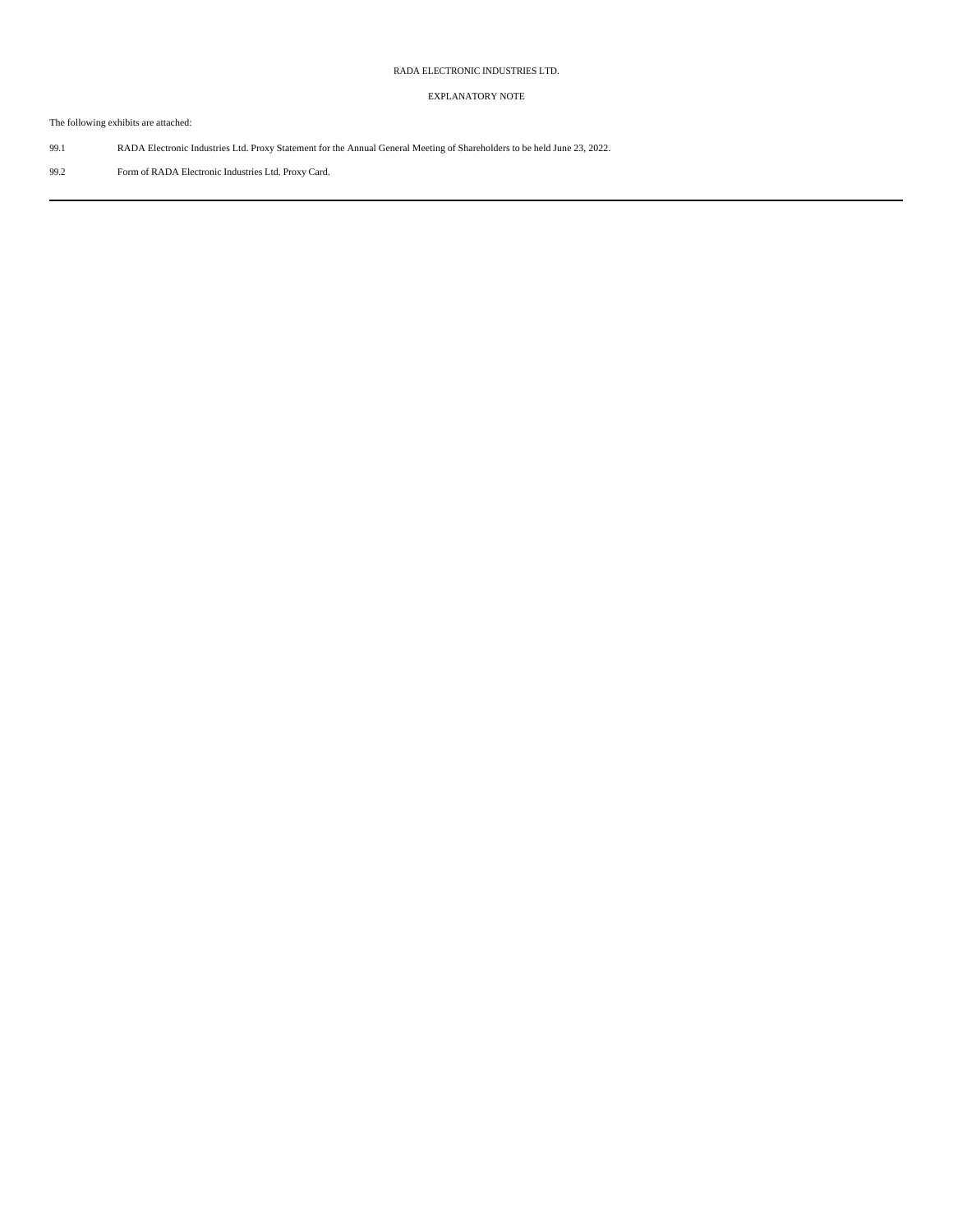## SIGNATURE

Pursuant to the requirements of the Securities Exchange Act of 1934, the registrant has duly caused this report to be signed on its behalf by the undersigned, thereunto duly authorized.

RADA Electronic Industries Ltd. (Registrant)

By: /s/ Avi Israel Avi Israel Chief Financial Officer

Date: May 19, 2022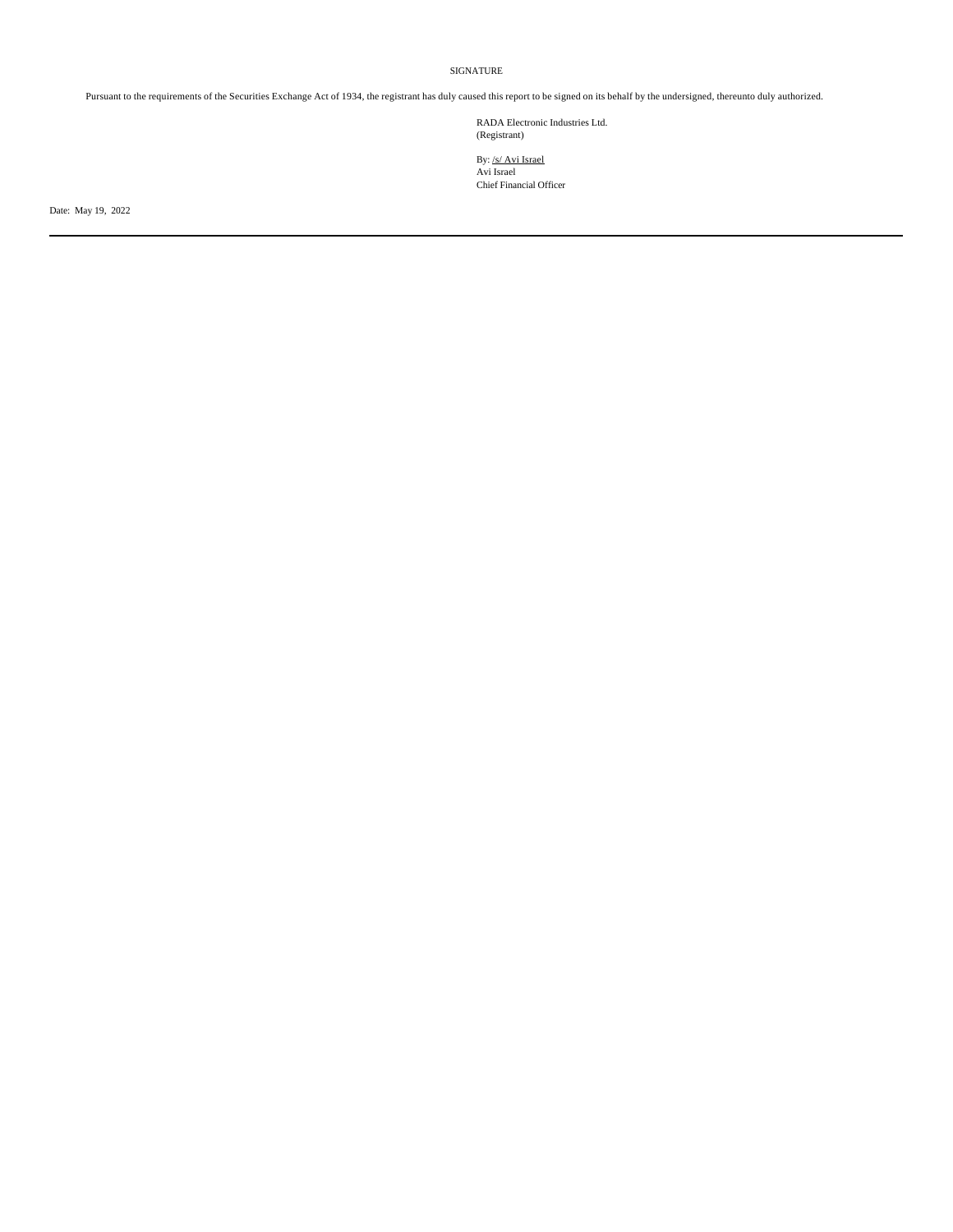## EXHIBIT INDEX

EXHIBIT NO. DESCRIPTION 99.1 RADA Electronic Industries Ltd. Proxy Statement for the Annual General Meeting of Shareholders to be held June 23, 2022. 99.2 Form of RADA Electronic Industries Ltd. Proxy Card.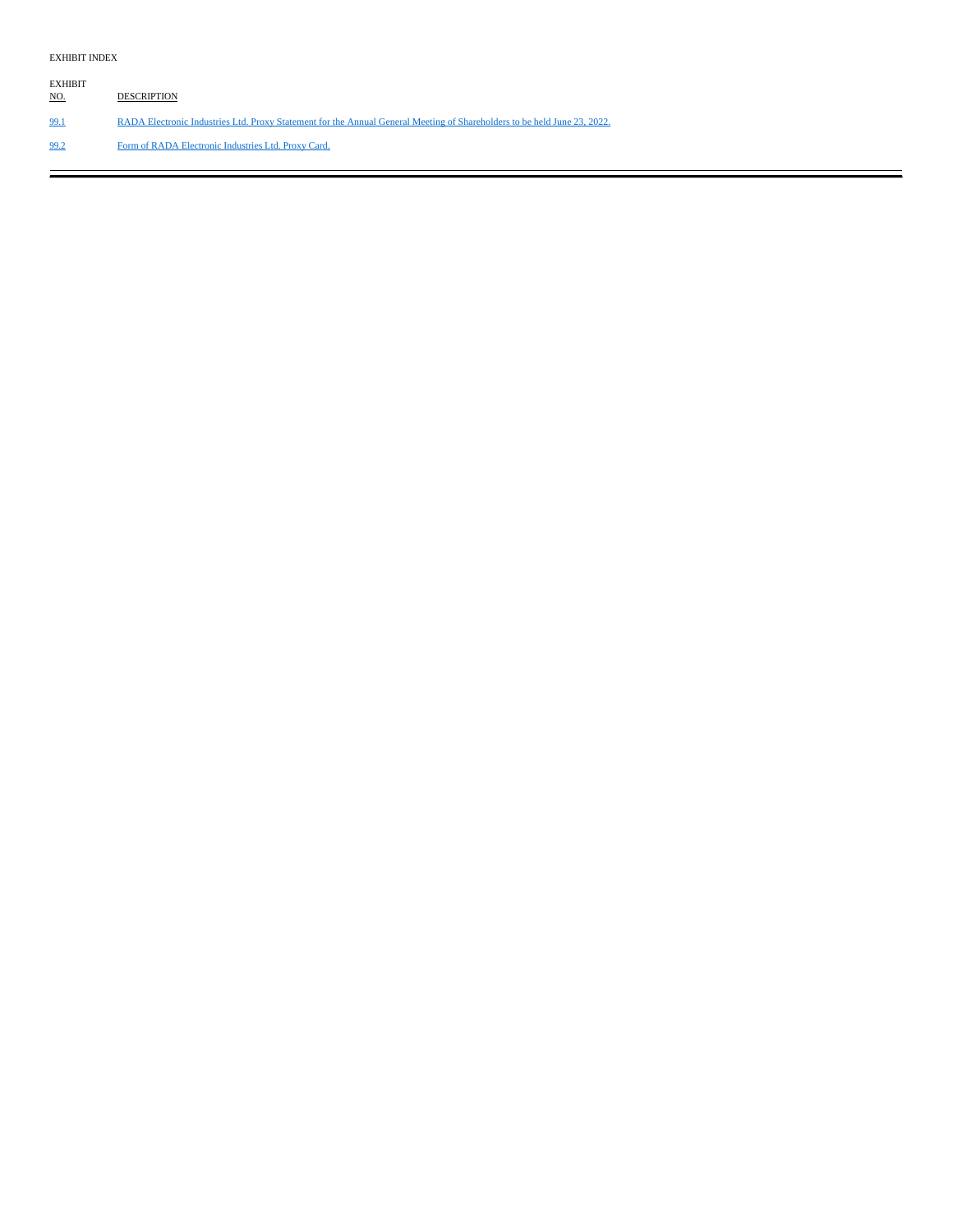#### **RADA ELECTRONIC INDUSTRIES LTD.**

7 Giborei Israel Street Netanya 4250407, Israel

#### **NOTICE OF 2022 ANNUAL GENERAL MEETING OF SHAREHOLDERS**

RADA Electronic Industries Ltd. Shareholders:

We cordially invite you to our 2022 ANNUAL General Meeting of Shareholders, or the Meeting, to be held at 10:00 a.m. (Israel time) on Thursday, June 23, 2022 at our offices at 7 Giborei Israel Street, Netanya, Israel, for the following purposes:

- (1) to re-elect five (5) directors, each for a term expiring at our 2023 Annual General Meeting of Shareholders;
- (2) to approve the terms of service including a grant of options to purchase our shares to certain directors;
- (3) to approve the grant of options to purchase our shares to Mr. Yossi Ben Shalom, the Chairman of our Board of Directors;
- (4) to approve a grant of options to purchase our shares to Mr. Dov Sella, our Chief Executive Officer;
- (5) to approve a grant of options to purchase our shares to certain executive officers; and
- (6) to ratify and approve the reappointment of Kost Forer Gabbay & Kasierer, registered public accounting firm, a member firm of Ernst & Young Global, as our independent registered public accountants for the year ending December 31, 2022 and to authorize our Board of Directors to determine their compensation based on the recommendation of our Audit Committee.

In addition, our auditor's report and consolidated financial statements for the year ended December 31, 2021 will be reviewed and discussed at the Meeting.

Shareholders of record at the close of business on May 16, 2022 are entitled to notice of, and to vote at, the Meeting.

Whether or not you plan to attend the Meeting, you are urged to promptly complete, date and sign the enclosed proxy and to mail it in the enclosed envelope, which requires no postage if mailed in the United States.

If your shares are registered directly in your name with our transfer agent, American Stock Transfer & Trust Company, LLC, or AST, you are considered to be, with respect to those shares, a shareholder of record, and these proxy materials are being sent directly to you by us.

If your shares are held in a brokerage account or by a trustee or nominee, or through a member of the Tel Aviv Stock Exchange, or the TASE, you are considered to be the beneficial owner of shares held in "street name" and these proxy materials are being forwarded to you together with a voting instruction form by the broker, trustee nominee, or TASE member that holds your shares, or by an agent hired by them, explaining how to direct the broker, trustee or nominee to vote your shares. You are also invited to attend the Meeting, but since a beneficial owner is not the shareholder of record, you may not vote these shares directly at the Meeting unless you obtain a "legal proxy" from the broker, trustee or nominee that holds your shares, giving you the right to vote the shares at the Meeting or, if your shares are held by a TASE member, provide a certificate from your bank or your broker as to the number of shares owned by you at the record date.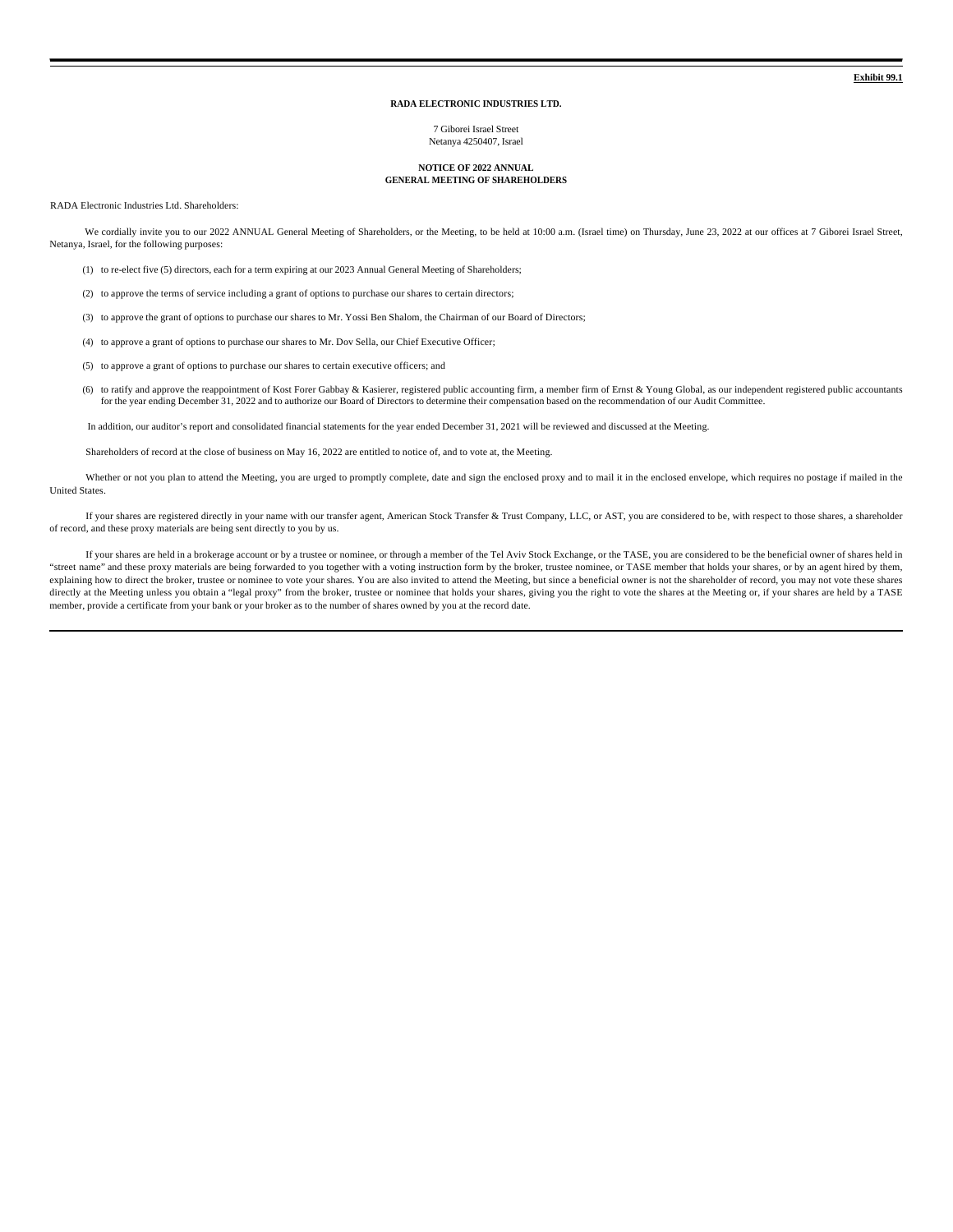If your shares are held via the Israeli registrar for trading on the TASE, you should deliver or mail (via registered mail) your completed proxy to the offices of our company together with a proof of ownership issued by your broker (ishur baalut), as of the record date. Alternatively, you may vote ordinary shares of our company electronically via MAGNA, the electronic voting system of the Israel Securities Authority, up to 11:59 p.m. (Israel time) on June 20, 2022. You should receive instructions about electronic voting from your broker.

Each Ordinary Share is entitled to one vote upon each of the matters to be presented at the Meeting. The affirmative vote of the holders of a majority of the voting power represented and voting on each of the proposals in person or by proxy is required to approve each of the proposals, except that the approval of proposals 3 and 5 require that the affirmative vote of the Ordinary Shares must either include at least a majority of the Ordinary Shares voted by shareholders who are not controlling shareholders and who do not have a personal interest in the approval of the proposal, or the total shares of non-controlling shareholders and non-interested shareholders voted against the proposal must not represent more than two percent of the outstanding Ordinary Shares.

This notice is being sent to shareholders in accordance with the requirements of the Companies Regulations (Notice of Meeting of Shareholders and Meeting of Class of Shareholders of a Public Company), 5760-2000. The last date for submitting a request to include a proposal in accordance with Section 66(b) of the Israel Companies Law, 5759-1999, is May 26, 2022.

We will distribute a proxy statement (which will include the full version of the proposed resolutions) and a proxy card to all shareholders after the record date for the Meeting. Shareholders may also review the proxy statement on our website at www.rada.com, at the Israeli Securities Authority's distribution site at www.magana.isa.co.il, the filing site of the Tel Aviv Stock Exchange Ltd. at www.maya.tase.co.il , the filing site of the Securities and Exchange Commission, or SEC, at www.edgar.gov, or at our principal executive offices at 7 Giborei Israel Street, Netanya, Israel, upon prior notice and during regular working hours (telephone number: +972-76-538-6200) until the date of the Meeting.

By Order of the Board of Directors,

Yossi Ben Shalom Chairman of the Board of Directors

May 19, 2022

ii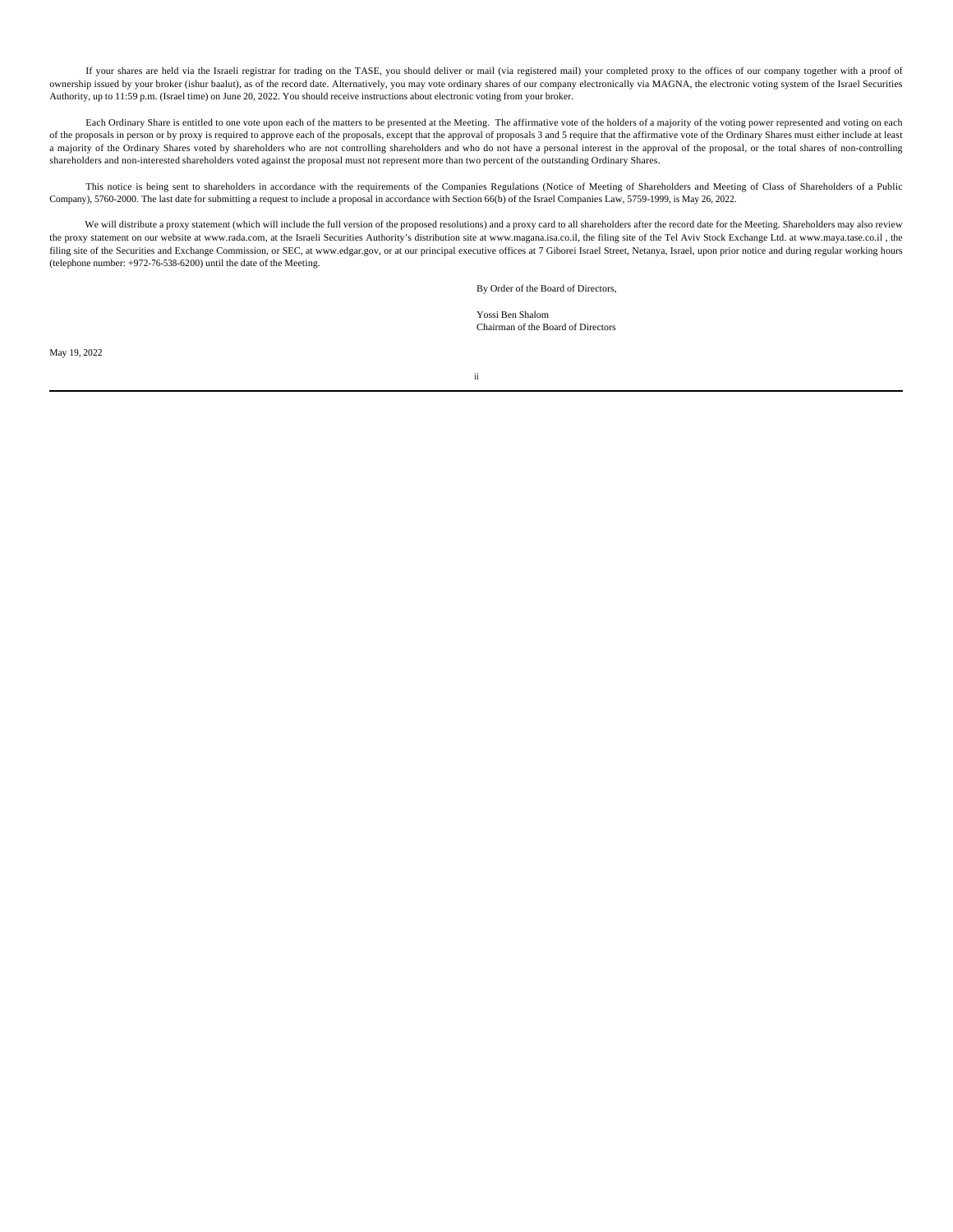### **RADA ELECTRONIC INDUSTRIES LTD.**

7 Giborei Israel Street

#### Netanya 4250407, Israel **\_\_\_\_\_\_\_\_\_\_\_\_\_\_\_\_\_\_\_\_\_\_\_\_\_\_**

#### **PROXY STATEMENT**

#### **2022 ANNUAL GENERAL MEETING OF SHAREHOLDERS**

This proxy statement is being furnished in connection with the solicitation of proxies on behalf of the Board of Directors of RADA Electronic Industries Ltd. to be voted at the 2022 ANNUAL General Meeting of Shareholders, or the Meeting, and at any adjournment thereof, pursuant to the accompanying Notice of 2022 ANNUAL General Meeting of Shareholders. The Meeting will be held at 10:00 a.m. (Israel time) on June 23, 2022 at our offices at 7 Giborei Israel Street, Netanya, Israel.

This Proxy Statement, the attached Notice of 2022 ANNUAL General Meeting and the enclosed proxy card are being mailed to shareholders on or about May 19, 2022.

#### **Purpose of the Meeting**

At the Meeting, shareholders will be asked to consider and vote upon the following matters: (1) to re-elect five (5) directors, each for a term expiring at our 2023 Annual General Meeting of Shareholders; (2) to approve the terms of service including a grant of options to purchase our shares to certain directors; (3) to approve the grant of options to purchase our shares to Mr. Yossi Ben Shalom, the Chairman of our Board of Directors; (4) to approve a grant of options to purchase our shares to Mr. Dov Sella, our Chief Executive Officer; (5) to approve a grant of options to purchase our shares to certain executive officers; and (6) to ratify and approve the reappointment of Kost Forer Gabbay & Kasierer, registered public accounting firm, a member firm of Ernst & Young Global, as our independent registered public accountants for the year ending December 31, 2022 and to authorize our Board of Directors to determine their compensation based on the recommendation of our Audit Committee.

In addition, our auditor's report and consolidated financial statements for the year ended December 31, 2021 will be reviewed and discussed at the Meeting.

#### **Recommendation of the Board of Directors**

Our Board of Directors recommends a vote **FOR** the election of directors and all the proposals set forth in this Proxy Statement.

#### **Proxy Procedure**

Only holders of record of our Ordinary Shares, as of the close of business on May 16, 2022, are entitled to notice of, and to vote in person or by proxy, at the Meeting. As of May 16, 2022, the record date for determination of shareholders entitled to vote at the Meeting, there were 49,711,137 outstanding Ordinary Shares.

□ Voting in Person. If your shares are registered directly in your name with our transfer agent (i.e., you are a "registered shareholder"), you may attend and vote in person at the Meeting. If you are a beneficial owner of shares registered in the name of your broker, bank, trustee or nominee (i.e., your shares are held in "street name"), you are also invited to attend the Meeting; however, to vote in<br>person at the Meetin

If you are a beneficial owner and your shares are held through the Tel Aviv Stock Exchange (the "TASE") and you wish to participate in the Meeting, you are also invited to attend the Meeting; however, to vote in person at the Meeting as a beneficial owner, you must present an ownership certificate that you may obtain from the TASE Clearing House Ltd (the "TASE Clearing House") member through which your shares are registered indicating that you were the beneficial owner of such shares on May 16, 2022, the record date for the voting. If the TASE member holding your shares is not a TASE Clearing House member, please make sure to present an ownership certificate from the TASE Clearing House member in which name your shares are registered.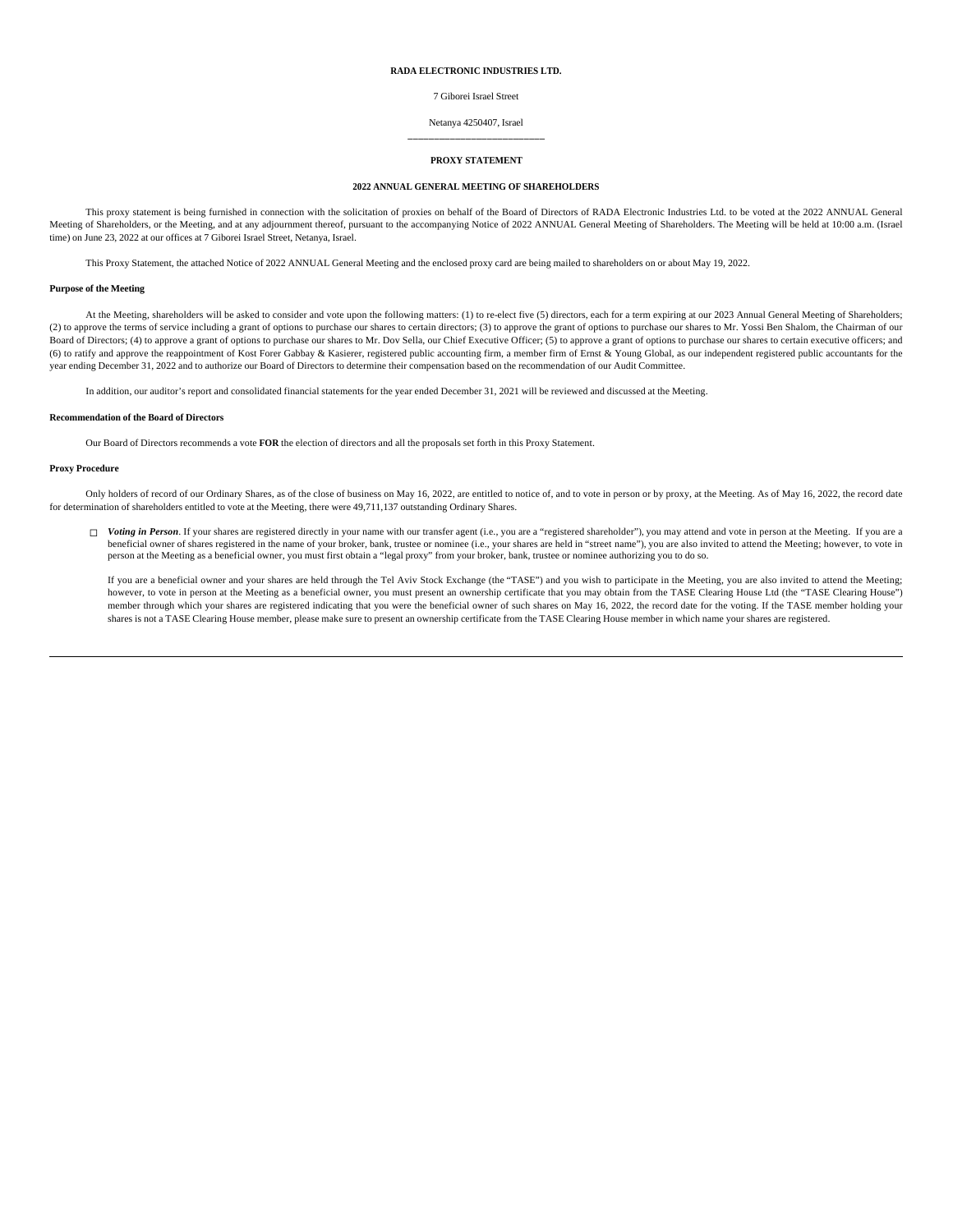□ Voting by Mail. You may submit your proxy by mail by completing, signing and mailing the enclosed proxy card in the enclosed, postage-paid envelope, or, for shares held in street name, by following the voting instructions provided by your broker, bank trustee or nominee. The proxy must be received by our transfer agent or at our registered office in Israel at least forty-eight (48) hours prior to the appointed time of the Meeting to be validly included in the tally of Ordinary Shares voted at the Meeting. If directions are not given or directions are not in accordance with the options listed on a proxy card, such shares will be voted FOR the proposal for which the Board of Directors recommends a vote FOR.

If you are a beneficial owner and your shares are held through the TASE, in order to vote you must complete, sign and date the proxy card (in the form filed on MAGNA, the distribution site of the Israel Securities Authority, at www.magna.isa.gov.il and MAYA, the reporting site of the TASE at www.maya.tase.co.il ) and attach to it an ownership certificate from the TASE Clearing House member through which your shares are registered indicating that you were the beneficial owner of the shares on May 16, 2022, the record date for voting. The proxy card, together with the ownership certificate must be received at our registered office in Israel (in person, by mail or via fax to: +972-9885-5885 Attention: Dafna Sror, corporate controller), at least forty-eight (48) hours prior to the appointed time of the Meeting, to be validly included in the tally of Ordinary Shares voted at the Meeting If the TASE member holding your shares is not a TASE Clearing House member, please make sure to include an ownership certificate from the TASE Clearing House member in which name your shares are registered. If directions are not given or directions are not in accordance with the options listed on a proxy card, such shares will be voted FOR the proposal for which the Board of Directors recommends a vote FOR.

□ *Electronic Voting through MAGNA*. If your shares are held via our company's Israeli registrar for trading on the Tel Aviv Stock Exchange, you may also vote your ordinary shares electronically via MAGNA, the electronic voting system of the Israel Securities Authority (the "ISA"), up to 11:59 p.m. (Israel time) on June 20, 2022. You should receive instructions about electronic voting from your broker.

#### **Change or Revocation of Proxy**

If you are a registered shareholder, you may change your vote at any time prior to the exercise of authority granted in the proxy by filing with us a written notice of revocation, or duly executed proxy bearing a later date, or by attending the Meeting and voting in person. Attendance at the Meeting will not cause your previously granted proxy to be revoked unless you specifically so request.

If your shares are held in street name, you may change your vote by submitting new voting instructions to your broker, bank, trustee or nominee or, if you have obtained a legal proxy from your broker, bank, trustee or nominee giving you the right to vote your shares, by attending the Meeting and voting in person.

If you are a beneficial owner and your shares are held through the TASE, you may revoke or change your vote at any time before the meeting by communicating such change in writing or by executing and delivering a later-dated proxy provided such later dated proxy is received at our registered office in Israel (in person, by mail or via fax to: +972-9885-5885 Attention: Dafna Sror, corporate controller) or by attending the Meeting and voting in person. Attendance at the Meeting will not cause your previously granted proxy to be revoked unless you specifically so request.

#### **Quorum**

The presence, in person or by proxy, of two shareholders holding or representing, in the aggregate, at least one third of our company's voting rights will constitute a quorum at the Meeting. No business will be considered or determined at the Meeting, unless the requisite quorum is present within half an hour from the time designated for the Meeting of the Meeting. If within half an hour from the time designated for the M a quorum is not present, the Meeting will stand adjourned to the same day in the following week, at the same time and place. If within half an hour from the time designated for the adjourned Meeting a quorum is not present, two shareholders present in person or by proxy will constitute a quorum. This notice will serve as notice of such reconvened meeting, if no quorum is present at the original date and time and no further notice of the reconvened meeting will be given to shareholders.

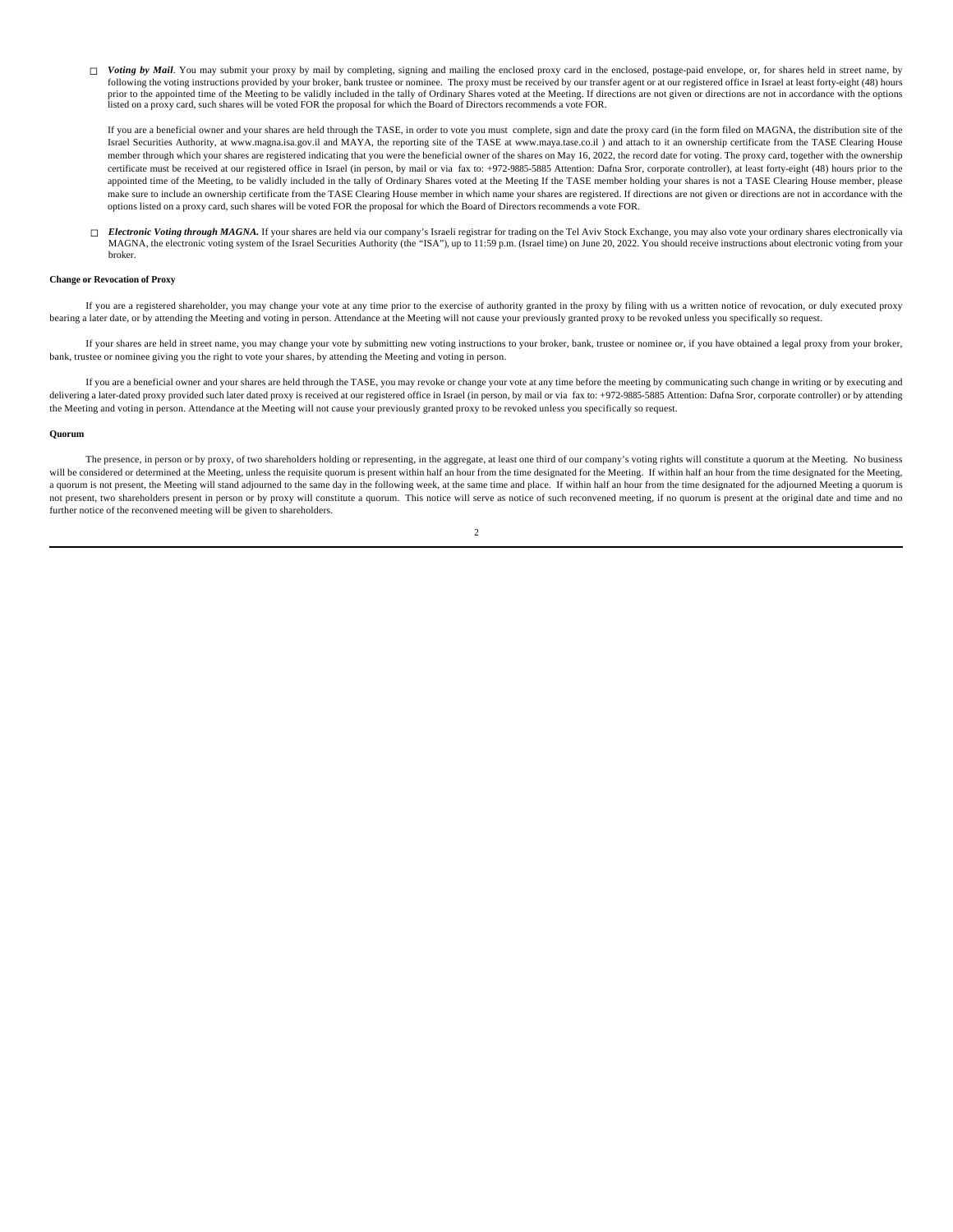Abstentions and broker non-votes will be counted towards the quorum. Broker non-votes occur when brokers that hold their customers' shares in street name sign and submit proxies for such shares and vote such shares on some matters but not on others. This would occur when brokers have not received any instructions from their customers, in which case the brokers, as the holders of record, are permitted to vote on "routine" matters, which include the ratification of the appointment of an independent registered public accounting firm, but not on non-routine matters.

Unsigned or unreturned proxies, including those not returned by banks, brokers, or other record holders, will not be counted for quorum or voting purposes.

#### **Vote Required for Approval of the Proposals; Explanation of Personal Interest**

Each Ordinary Share entitles the holder to one vote upon each of the matters to be presented at the Meeting. For the election of directors in Proposal 1 and for Proposals 2, 3, 5 and 6, an affirmative vote of the holders of a majority of the voting power represented and voting on each of the proposals in person or by proxy is required for approval.

In addition, the approval of Proposal 3 and Proposal 5 requires that the affirmative vote of the ordinary shares must either include at least a majority of the ordinary shares voted by shareholders who are not controlling shareholders and who do not have a personal interest in the approval of the proposal, or the total shares of non-controlling shareholders and non-interested shareholders voted against the proposal must not represent more than two percent of the outstanding ordinary shares.

Under the Israeli Companies Law, a "personal interest" of a shareholder in an act or transaction of a company (i) includes a personal interest of (x) any relative of the shareholder; (y) a company with respect to which the shareholder (or any such relative) serves as a director or the chief executive officer, owns at least 5% of the shares or has the right to appoint a director or the chief executive officer; and (y) a person acting as a proxy for the shareholder (even if the shareholder himself does not have a personal interest), and (ii) excludes an interest arising solely from the ownership of shares. The term "relative" means a spouse, sibling, parent, grandparent and child, and child, sibling or parent of a spouse or the spouse of any of the foregoing. Under the Israeli Companies Law, in the case of a person voting by proxy for another person, "personal interest" includes a personal interest of either the proxy holder or the shareholder granting the proxy, whether or not the proxy holder has discretion how to vote.

In tabulating the voting result for any particular proposal, shares that constitute broker non-votes and abstentions are not considered votes cast on that proposal. Unsigned or unreturned proxies, including those not returned by banks, brokers, or other record holders, will not be counted for voting purposes.

#### **Cost of Soliciting Votes for the Meeting**

We will bear the cost of soliciting proxies from our shareholders. Proxies will be solicited by mail and may also be solicited in person, by telephone or electronic communication, by our directors or officers. We will reimburse brokerage houses and other custodians, nominees and fiduciaries for their expenses in accordance with the regulations of the Securities and Exchange Commission, or the SEC, concerning the sending of proxies and proxy material to the beneficial owners of our shares.

#### **Voting Results of the Meeting**

We will publish the final results of the matters voted on at the Meeting in a Form 6-K filed with the SEC, the ISA and the TASE as soon as practicable following the Meeting. You may obtain a copy of the Form 6-K through any of the following means:

- reviewing our corporate news and SEC filings at: https://www.rada.com/investors;
- reviewing our SEC filings through the SEC's EDGAR filing system at www.sec.gov;
- reviewing our ISA filings through the ISA's MAGNA distribution system at www.magna.isa.gov.il; or
- reviewing our TASE filings through the TASE's MAYA filing system at www.maya.tase.co.il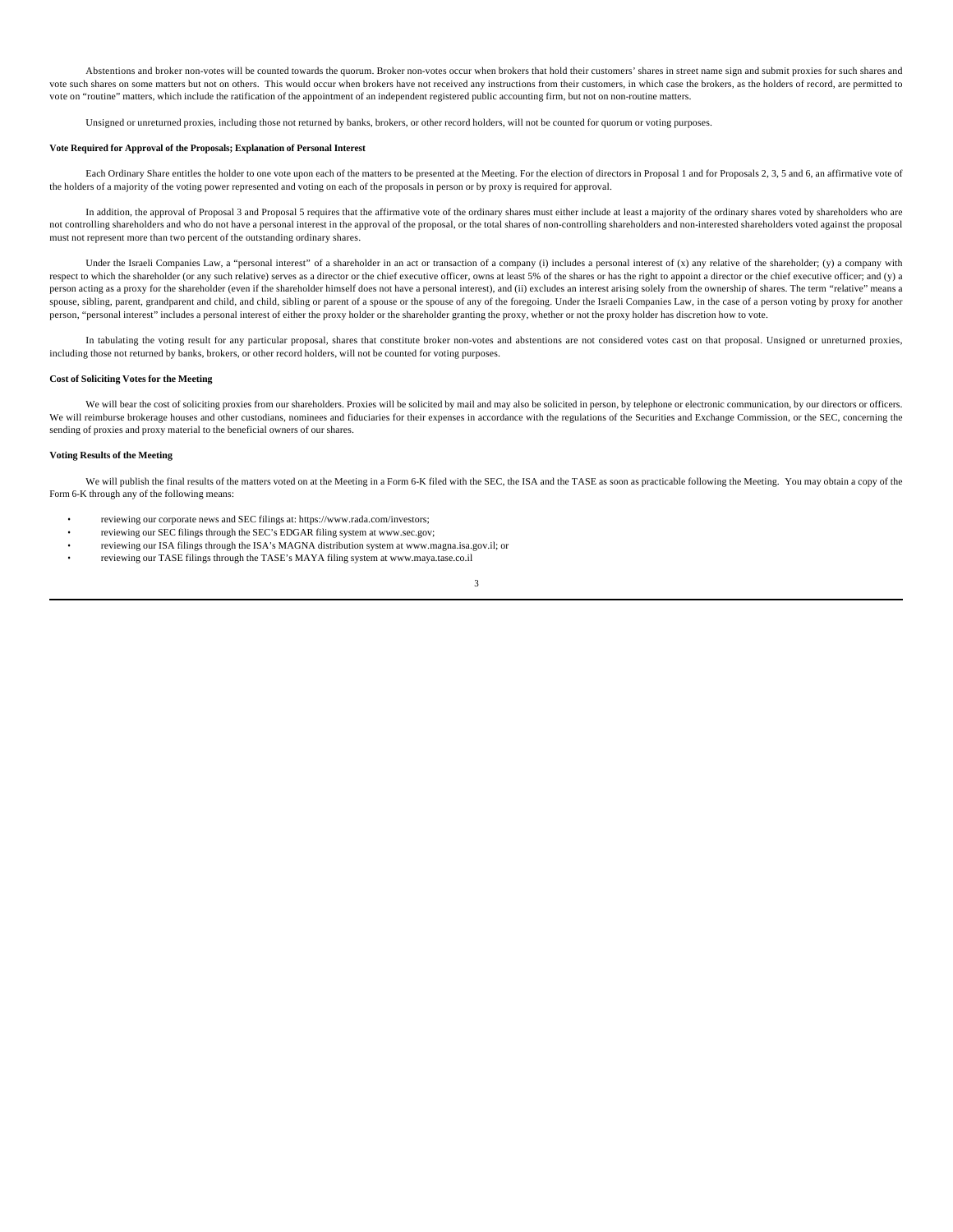### **Terms of Service and Employment of Executive Officers and Directors**

For information relating to the compensation of our named executive office holders during or with respect to the year ended December 31, 2021, please see "Item 6. Directors, Senior Management and Employees – B. Compensation" in our Annual Report on Form 20-F for the year ended December 31, 2021, which was filed with the SEC on March 24, 2022.

#### **Securities Ownership by Certain Beneficial Owners and Management**

The following table sets forth certain information as of May 16, 2022 regarding the beneficial ownership by (i) all shareholders known to us, to own beneficially more than 5% of our outstanding Ordinary Shares, (ii) each director and (iii) all directors and executive officers as a group:

|                                                              | <b>Number of Ordinary</b>  | Percentage of              |  |
|--------------------------------------------------------------|----------------------------|----------------------------|--|
|                                                              | <b>Shares Beneficially</b> |                            |  |
| Name                                                         | Owned (1)                  | Ownership <sup>(2)</sup>   |  |
|                                                              |                            |                            |  |
| The Phoenix Holdings Ltd. (3)                                | 4,242,814                  | 8.32%                      |  |
| Wellington Group Holdings LLP <sup>(4)</sup>                 | 3,319,054                  | 6.51%                      |  |
| Franklin Resources Inc. (5)                                  | 2,961,648                  | 5.81%                      |  |
| Yossi Ben Shalom                                             | 31,250                     |                            |  |
| Ofra Brown                                                   | $\sim$                     | *                          |  |
| Alon Dumanis                                                 | 6,250                      |                            |  |
| Joseph Weiss                                                 | 6,250                      | *                          |  |
| Elan Sigal                                                   | $\overline{\phantom{a}}$   | *                          |  |
| Guy Zur                                                      | 6,250                      | *                          |  |
| Dov Sella                                                    | 484,375                    |                            |  |
| Avi Israel                                                   | 183,750                    | *                          |  |
| Oleg Kiperman                                                | 73,186                     |                            |  |
| Yaniv Dorani                                                 | 128,125                    | 案。                         |  |
| Alon Amity                                                   | $\overline{\phantom{a}}$   | *                          |  |
| Max Cohen                                                    | 82,500                     | *                          |  |
| <b>Bill Watson</b>                                           | 265,625                    |                            |  |
| Scott Wood                                                   | 20,312                     | $\frac{1}{2} \mathbb{E}$ . |  |
| All directors and executive officers as a group (15 persons) | 1,287,873                  | 2.53%                      |  |

\* less than 5%

(1) Beneficial ownership is determined in accordance with the rules of the SEC and generally includes voting or investment power with respect to securities. Ordinary Shares relating to options and notes currently exercisable or convertible or exercisable or convertible within 60 days of the date of this table are deemed outstanding for computing the percentage of the person holding such securities but are not deemed outstanding for computing the percentage of any other person. Except as indicated by footnote, and subject to community property laws where applicable, the persons named in the table above have sole voting and investment power with respect to all shares shown as beneficially owned by them.

(2) The percentages shown are based on 49,711,137 Ordinary Shares issued and outstanding as of May 16, 2022.

(3) Based on the Schedule 13G/A filed with the SEC on February 7, 2022. The address of The Phoenix Holdings Ltd. is Derech Hashalom 53, Givataim, 53454, Israel.

(4) Based on an initial Schedule 13G filed with the SEC on February 4, 2022 by Wellington Group Holdings LLP. The address of its principal office is 280 Congress Street, Boston MA 02210.

(5) Based on an initial Schedule 13G filed with the SEC on February 7, 2022 by Franklin Resources Inc. (together with Templeton Investment Counsel, LLC). The address of the principal office of Franklin Resources is One Franklin Parkway, San Mateo CA 94403.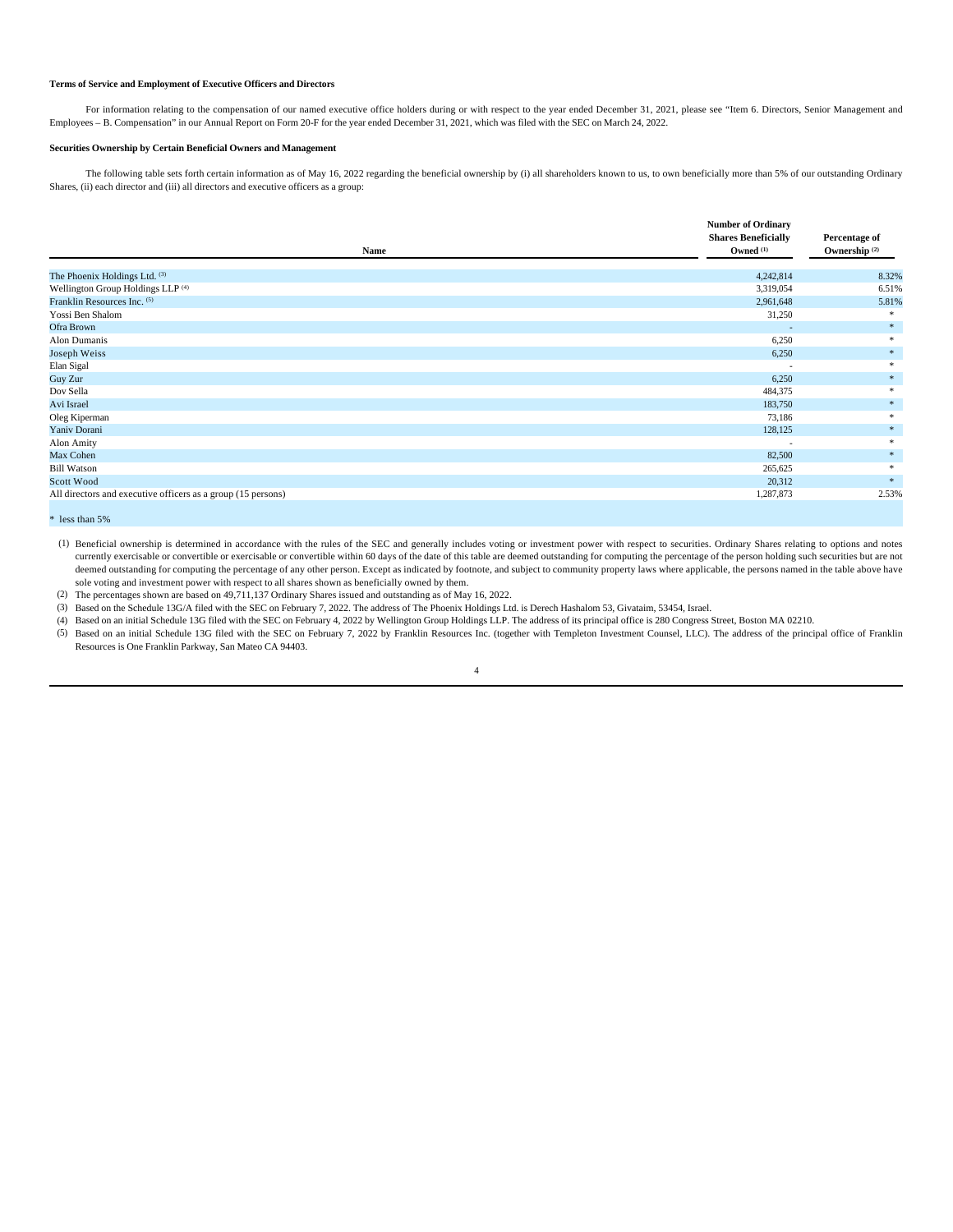#### **1. ELECTION OF FIVE (**5**) DIRECTORS** (Item 1 on the Proxy Card)

The terms of service of all of our directors (other than the External Director) expire as of the Meeting. Mr. Yossi Ben Shalom, Mr. Joseph Weiss, Prof. Alon Dumanis, Mr. Guy Zur and Ms. Ofra Brown are standing for re-election to serve as directors for one-year terms to hold office until our 2023 Annual General Meeting of Shareholders.

Pursuant to our articles of association, our Board of Directors may consist of no less than four (4) and no more than twelve (12) members. In addition to the five directors standing for re-election at this Meeting, we have completion of their term of office. Messrs. Yossi Ben Shalom, Joseph Weiss, Guy Zur and Alon Dumanis were elected to serve as directors by our shareholders at our 2021 Annual General Meeting of Shareholders that took place on June 23, 2021. Ms. Ofra Brown was appointed as a director by our Board of Directors on October 25, 2021. All of the nominees are standing for re-election for a one-year term until our 2023 Annual General Meeting of Shareholders.

In general, under Nasdaq Stock Market Rules, a majority of our Board of Directors must qualify as independent directors and our Audit Committee must have at least three members and be comprised only of independent directors, each of whom satisfies the respective "independence" requirements of the SEC and Nasdaq. However, foreign private issuers, such as our company, may follow certain home country corporate governance practices instead of the comparable requirements of Nasdaq Stock Market Rules. Accordingly, we choose to follow Israeli law and practice which require that we appoint at least two external directors, within the meaning of the Israeli Companies Law, to our Board of Directors. Notwithstanding the above, pursuant to the Companies Regulations (Relief for Companies whose Securities are listed for trading in Stock Exchange outside of Israel), 5760-2000, or the Relief Regulations, if a company whose securities are listed in certain foreign exchanges, such as the NASDAQ Capital Market, does not have a controlling shareholder it may elect to not be required to appoint External Directors provided that (i) its Board of Directors' composition includes the requisite number of independent directors that satisfy the independence requirement of the foreign law that applies to its listing, (ii) that the composition of its audit and compensation committee comply with the requirements of such foreign law and (iii) if at the time of appointment of any director all the directors are of the same gender, at least one of the directors must be of the other gender. As of October 2021, we have utilized this opt-out from the External Directors requirement.

We also do not follow the Nasdaq requirement regarding the process for the nomination of directors. Instead, we follow Israeli law and practice in accordance with which directors are elected by the shareholders. Our director nominees are presented in our proxy statement for election at our annual meetings of shareholders.

As required by Israeli law, each of the director nominees has declared in writing that: (i) he/she possess the requisite skills and expertise, as well as sufficient time, to perform his/her duties as a director of our company; (ii) he/she was not convicted by a conclusive judgment for one of the following offenses less than five years prior to the date of the declaration: (a) an offense under Sections 290 to 297, 392, 415, 418 to 420 and 422 -428 of the Penal Law, 5737-1977, or under Sections 52C, 52D, 53(a) or 54 of the Israeli Securities Law, 5728-1968; (b) by a court outside Israel for bribery, deceit, an offense by a manager of a corporate body or an offense involving misuse of inside information; and (c) for any other offense in respect of which a court holds that, due to the substance, gravity or circumstances of such offense, such person is not fit to serve as director in a public company; (iii) he/she is not subject to a court or committee decision in an administrative enforcement proceeding pursuant to Section 226A of the Israeli Companies Law that prohibits him/her from serving as a director; and (iv) he/she has not been declared bankrupt or incompetent. Such declarations are available for review at our registered office. We are not aware of any reason why the nominees, if elected, would be unable or unwilling to serve as directors. Should the nominees be unavailable for election, the proxies will be voted for substitute nominees designated by our Board of Directors.

Set forth below is information about the nominees, including their age, principal occupation, recent business history and other directorships held.

Yossi Ben Shalom was appointed as a director of RADA effective as of May 18, 2016 and has served as the Chairman of our Board of Directors since June 14, 2016. Mr. Ben-Shalom was Executive Vice President and Chief Financial Officer of Koor Industries Ltd. from 1998 through to 2000. Before that, Mr. Ben-Shalom served as Chief Financial Officer of Tadiran Ltd. Mr. Ben-Shalom was an active director on numerous boards of directors, including: NICE Systems Ltd. (NASDAQ: NICE) (computer telephony); Machteshim Agan (chemistry); and Investec Bank. He also participated in the creation of TDA VC fund (a joint venture between Templeton and Tadiran) and was an active Chairman of Scopus – a technology company with sales of over \$30 million. Yossi is a co-founder of DBSI Investments Ltd. As such, he currently serves as the Chairman of Shagrir Group Car Services Ltd. (TASE: SHGR), a director of T.G.I Infrastructures Ltd. (formerly Tadir-Gan (Accurate Products) 1993 Ltd.) (TASE: TGI), a director of ETGA Group Ltd. (TASE: ETGA) and several other privately held companies. Mr. Ben-Shalom holds a B.A. degree in Economics and an M.A. degree in Business Management from Tel Aviv University.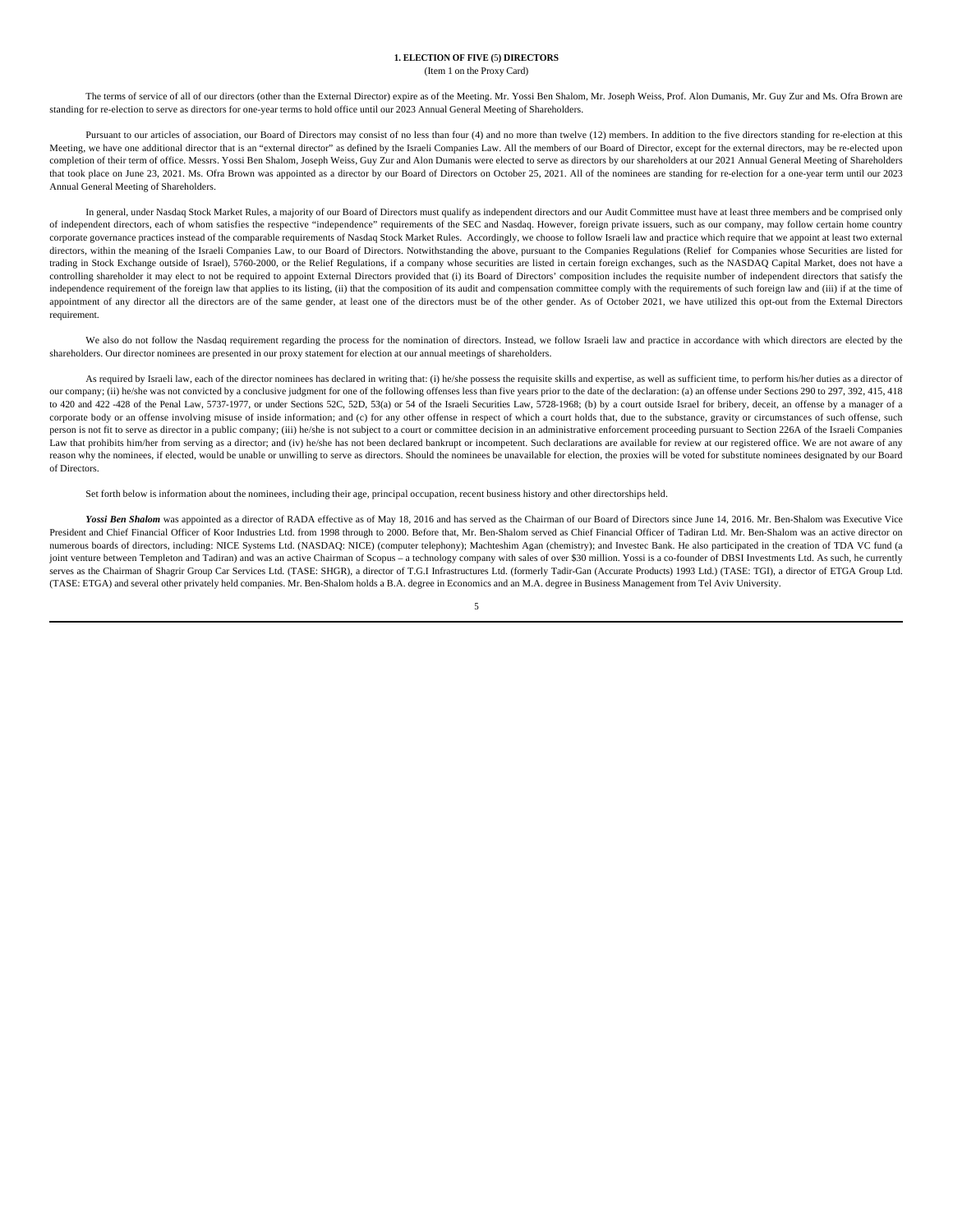Prof. Alon Dumanis has served as a director of RADA since September 16, 2015. He is the Chief Executive Officer of Dumanis Investments Ltd and its affiliates. He is currently chairman of Aposense, Managing Partner of Augmentum Ltd., Co-Chairman and Founder of AIS Applied Industrial Scan Ltd. and a director of Lapidoth Capital (TASE:LAPD) and a director of SirVir Ltd. Between 2001 and 2015, Prof. Dumanis served as the Chief Executive Officer of Docor International Management Ltd. and the General Manager of Crecor B.V. and Docor International B.V., Dutch investment companies, subsidiaries of The Van-Leer Group Foundation. Prof. Dumanis is a former director of El Al Israel Airlines (TASE:LY), Tadiran Communications (TASE:TDCM), Nova Measuring Instruments (NASDAQ:NVMI), Protalix Biotherapeutics (NYSE:PLX), Spectronix (TASE:SPCT), Collplant (TASE:CLPT) and Inventech Investments Co. Ltd. (TASE:IVTC). Previously, Prof. Dumanis served as the Head of Material Command for the Israeli Air Force, where he held the rank of Brigadier General. Prof. Dumanis holds a Doctorate of Philosophy degree in Aerospace Engineering from Purdue University and he is currently a Faculty Member in Azrieli College of Engineering Jerusalem.

*Joseph Weiss* has served as director of RADA since December 25, 2019. Mr. Weiss served as the President and Chief Executive Officer of Israel Aerospace Industries Ltd ("IAI"), Israel's largest aerospace corporation and the country's largest high-tech company from 2012 until August 31, 2018. Mr. Weiss joined IAI in 1998, after serving in Israel's navy for 25 years in various field and headquarter positions and retired as a Captain (N). While at IAI Mr. Weiss held a number of managerial positions and was also appointed as Chairman of the Board of ELTA, IAI's subsidiary which provides design, development, manufacture and support of radars and electronic intelligence & defense systems for military, paramilitary and law-enforcement markets. Mr. Weiss also serves as a member of the Board of Governors of the Technion - Israel Institute of Technology in Haifa, as a Director of Bet Shemesh Engines Ltd., a jet engine parts manufacturer, since August 2021, serves as Chairman of the Board of Maris-Tech Ltd. (NASDAQ:MTEK), a provider of remote video, audio, telemetry acquisition, distribution and sharing solutions and products, using high-end digital video, audio and wireless communication technologies. Since January 2021 Mr. Weiss has been serving as a director of Spacecom Ltd. (TASE:SCC) and as a director of Blade Ranger Ltd. (TASE:BLRN). Mr. Weiss holds a BSc. degree (with honors) in Mechanical Engineering from the Technion and an MBA degree from Tel Aviv University. He also completed MSc studies at the Technion.

*Guy Zur* has served as a director of RADA since March 27, 2017. Mr. Zur joined the IDF in 1980 and served in the military until 2016 in a variety of positions retiring with the rank of Major General. Mr. Zur served as the commander of the Ground Forces from 2013 until 2016. Between 2010 and 2013, Mr. Zur served as the Head of the IDF Planning Division. Between 2007 and 2010, Mr. Zur served as the commander of the National Training Center for Ground Trainings (NTC). Mr. Zur is currently the CEO of some Taavura Group subsidiaries, one of the largest logistics and transportation conglomerates in Israel, as well as a technology entrepreneur. Mr. Zur holds an M.B.A. degree from Be'er Sheva University, a Bc.S. degree in Mechanical Engineering from Tel Aviv University and is an alumnus of the Royal College of Defense Studies, London.

Ofra Brown has served as our independent director, since October 25, 2021. Since 2013 Ms. Brown has served as Secretary and Corporate Affairs Office of VIZRT Ltd, a technological leader in the areas of real-time 3D graphics, studio automation, sports analysis and management tools for the media and entertainment industries. She served as chief financial officer of VIZRT from 2001 to 2013, during which time it was a public company traded on the Frankfurt Stock Exchange and on the Oslo Stock Exchange. Since May 2018 Ms. Brown has served as an advisory director of Daroma Tzafona, a non-profit organization in Israel, whose mission is to transform the landscape of economic opportunity and bring sustainable socio-economic change in the Negev and Galilee. From 2010 to 2019, she served as an external director of Taldor Computer Systems (1986) Ltd. From 1999 until 2001, Ms. Brown served as the chief financial officer of BVR Technologies Ltd, a company that was traded on NASDAQ. From 1978 through 1998 Ms. Brown served as the Credit Manager for Electronic and Hi-Tech Industries – Industrial Development Bank of Israel Ltd. Ms. Brown previously served as a director of Cimatron Ltd., Investec Underwriting and Consulting (Israel) Ltd. and Pointer Telocation Systems Ltd. Ms. Brown holds a bachelor's degree in economics from Tel Aviv University and a master's degree in business administration from City University of Seattle.

Under the Israeli Companies Law, the affirmative vote of the holders of a majority of the Ordinary Shares represented at the Meeting, in person or by proxy, entitled to vote and voting thereon, is required to elect as directors the nominees named above. 6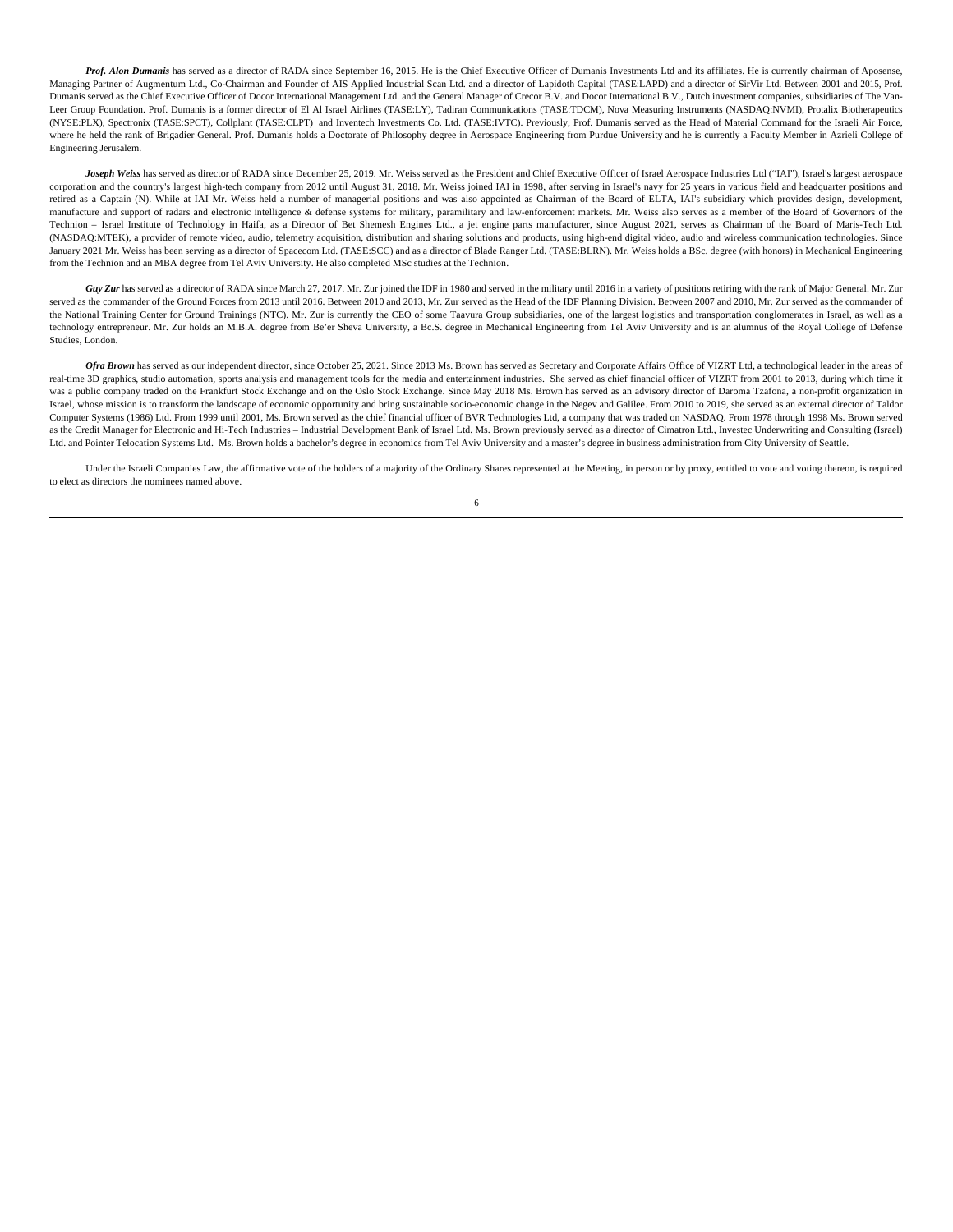#### *Diversity of the Board of Directors*

#### **Board Diversity Matrix (As of December 31, 2021)**

| Country of Principal Executive Offices                   | Israel   |      |            |                                   |  |
|----------------------------------------------------------|----------|------|------------|-----------------------------------|--|
| Foreign Private Issuer                                   | Yes      |      |            |                                   |  |
| Disclosure Prohibited under Home Country Law             | No       |      |            |                                   |  |
| <b>Total Number of Directors</b>                         |          |      |            |                                   |  |
| Part I: Gender Identity                                  | Female   | Male | Non-Binary | <b>Did Not Disclose</b><br>Gender |  |
| Directors                                                |          |      | $^{\circ}$ |                                   |  |
| Part II: Demographic Background                          |          |      |            |                                   |  |
| Underrepresented Individual in Home Country Jurisdiction |          |      |            |                                   |  |
| LGBTQ+                                                   | $\Omega$ |      |            |                                   |  |
| Did Not Disclose Demographic Background                  |          |      |            |                                   |  |

**The Board of Directors recommends a vote FOR the election of each of the nominees to serve as our directors until our 2023 Annual General Meeting of Shareholders.**

#### **Our External Director**

## External directors serve three-year terms.

*Elan Sigal* has served as an external director of RADA since August 2013. From October 2019 until May 2020, Mr. Sigal served as the Chief Financial Officer of Scodix, a capital equipment manufacturer in the printing industry. From January 2013 to August 2017, Mr. Sigal served as the Chief Financial Officer of Landa Corporation (Israel), an Israeli company that develops printing systems with proprietary nanography technology for the commercial market. Between January 2008 and December 2012, Mr. Sigal was the Chief Financial Officer of Objet Geometries Ltd., an Israeli company that is engaged in the design, development and manufacture of 3D printers. Between 2004 and December 2007, Mr. Sigal served as the Chief Financial Officer of our company. From May 2000 to December 2003, Mr. Sigal worked as a management consultant in the London office of McKinsey & Co., a leading global management consulting firm. For ten years Mr. Sigal served as a fighter pilot in the Israeli Air Force. Mr. Sigal holds a B.A. degree in Economics from Tel Aviv University.

#### **Audit Committee**

Under the Israeli Companies Law, the board of directors of any public company, must establish an Audit Committee. The Audit Committee must consist of at least three directors and must include all of the external directors. The majority of the members of the Audit Committee must be independent directors. Such independent directors must meet all of the standards required of an external director and may not serve as a director for more than consecutive nine years (a cessation of service as a director for up to two years during any nine-year period will not be deemed to interrupt the nine-year period). However, Israeli companies listed on certain stock exchanges outside Israel, including the Nasdaq Capital Market, such as our company, may appoint an external director for additional terms of not more than three years subject to certain conditions. The Audit Committee may not include the chairman of the board of directors; any director employed by the company or providing services to the company on an ongoing basis; or a controlling shareholder or any of the controlling shareholder's relatives. Any director who rendered services to the controlling shareholder or an entity controlled by the controlling shareholder may not be a member of the Audit Committee. Any person who is not permitted to be a member of the Audit Committee may not be present in the meetings of the Audit Committee unless the chairman of the Audit Committee determines that such person's presence is necessary, in order to present a specific matter. However, an employee who is not a controlling shareholder or relative of a controlling shareholder may participate in the Audit Committee's discussions but not in any vote, and at the request of the Audit Committee, the secretary of such public company and its legal counsel may be present during the meeting.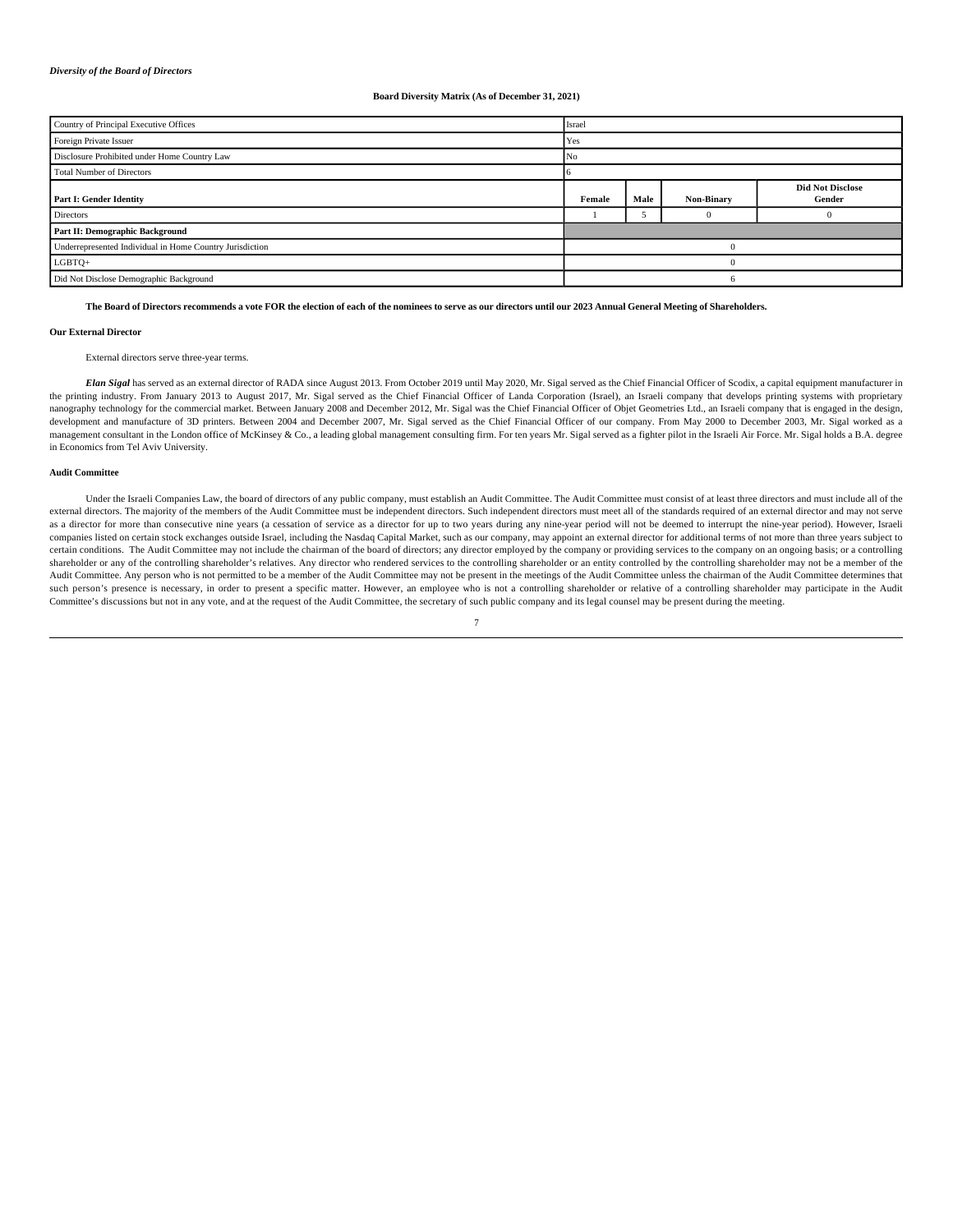The responsibilities of the Audit Committee include, among others, identifying irregularities in the management of the company's business and approving related party transactions as required by law, review of the internal controls of the company, the internal auditor's audit plan and the independent auditor's engagement and compensation. The Audit Committee is required to establish and monitor whistleblower procedures. Under Israeli law, an Audit Committee may not approve an action or a transaction with a controlling shareholder, or with an office holder, unless at the time of approval two external directors are serving as members of the Audit Committee and at least one of the external directors was present at the meeting in which an approval was granted.

In addition, the Nasdaq Stock Market Rules require listed companies to establish an Audit Committee comprised of at least three members, all of which must be financially literate, satisfy the respective "independence" requirements of the SEC and Nasdaq and one of whom has accounting or related financial management expertise at senior levels within a company.

Our Audit Committee assists our Board of Directors in overseeing the accounting and financial reporting processes of our company and audits of our financial statements, including the integrity of our financial statements, compliance with legal and regulatory requirements, our independent public accountants' qualifications and independence, the performance of our internal audit function and independent public accountants, finding any defects in the business management of our company, proposing to the Board of Directors ways to correct such defects, approving related-party transactions as required by Israeli law, and such other duties as may be directed by our Board of Directors.

Our Audit Committee is currently composed of Ms. Ofra Brown and Mr. Elan Sigal, our external directors under Israeli law, and Prof. Alon Dumanis, an independent director. The Audit Committee meets at least once each quarter. Our Board of Directors has determined that Mr. Sigal qualifies as an Audit Committee financial expert, as defined by rules of the SEC as well as being a director having a financial and accounting expertise in accordance with the requirement of the Israeli Companies Law.

#### **2. APPROVAL OF THE TERMS OF SERVICE OF OUR DIRECTORS (Item 2 on the Proxy Card)**

Pursuant to the Israeli Companies Law, any arrangement with a director with respect to his or her compensation as a director as well as with respect to his or her engagement in another position with the company generally must be consistent with the Compensation Policy and must be approved by the Compensation Committee, the board of directors and the shareholders.

Currently, the compensation payable to all of our directors (other than Mr. Yossi Ben Shalom) is equal to the directors' fees payable to our External Directors pursuant to the Companies Regulations (Rules with respect to Remunerations and Expenses to External Directors), 5760-2000 (the "Rules"), namely an annual fee of NIS 62,337 (currently approximately \$18,227) and a variable participation fee of NIS 2,270 (currently approximately \$664) (the "Standard Fees"). Pursuant to the Companies Regulations (Relives in Transactions with Interested Parties), 5760-2000 the Standard Fees are exempted from the approval requirement of the general meeting of our shareholders.

Pursuant to the approval of our shareholders at the General Meeting that took place on June 23, 2021, in addition to the Standard Fees, currently paid to all of our directors (as long as they serve in such position) each of Messrs. Joseph Weiss, Guy Zur and Alon Dumanis were granted options to purchase 25,000 Ordinary Shares.

Our Compensation Committee and Board of Directors have approved, subject to the approval of our shareholders, the grant of options to purchase 25,000 Ordinary Shares to Ms. Ofra Brown, and the grant of additional options to purchase 10,000 Ordinary Shares to each of Messrs. Joseph Weiss, Guy Zur and Prof. Alon Dumanis (collectively the "Options").

Our Compensation Committee and Board of Directors believe that the grant of the Options is in our best interest and are in line with the compensation philosophy and objectives as set forth in our Compensation Policy and in compliance with its provisions.

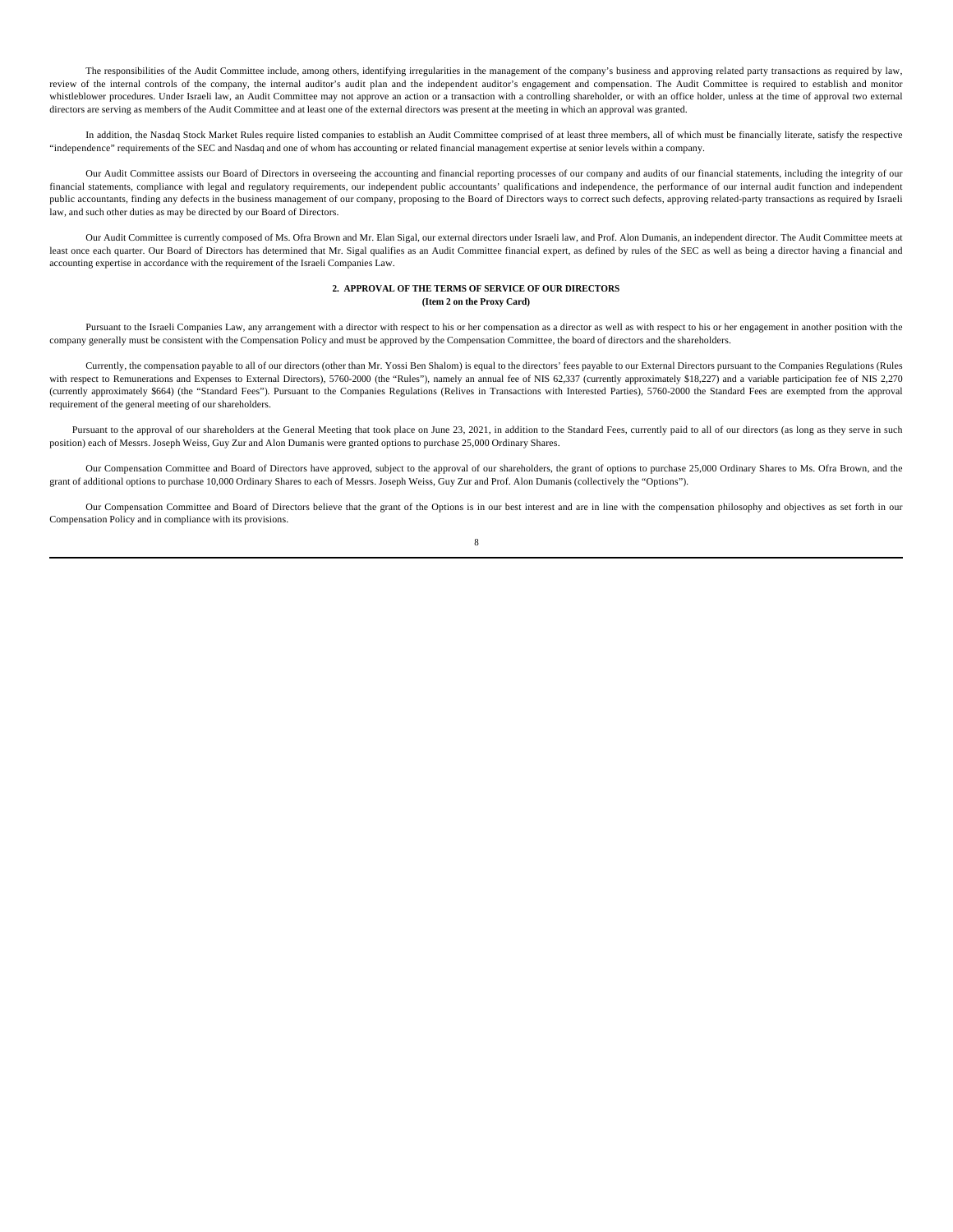The Options are subject to our 102 Option Plan, as amended, pursuant to the capital gain route provided by Section 102 of the Israeli Income Tax Ordinance. The Options shall vest over a period of four (4) years as follows: 25% shall vest at the first anniversary of the date of grant thereof and the balance shall vest in 12 equal consecutive quarterly installments of 6.25%. The vesting of the options may be accelerated by certain events that are detailed in our 102 Option Plan, including in the event of a change of control as such term is defined therein. The exercise price of the Options is US\$ 9.503 which is equal to the average closing price of the Ordinary Shares on NASDAQ during the 30 days prior to February 9, 2022, the date of the grant thereof.

When reaching their conclusion, our Compensation Committee and Board of Directors considered the continued contribution of the directors to our operations and the following factors:

- (i) The grant of the Options creates an alignment with the performance of our company on a long-term basis, with a material portion of the director's compensation at risk if our objectives are not achieved. In addition, the grant of the Options aligns the interests of our Directors with the interests of our shareholders;
- (ii) The grant of Options encourages the Directors to continue their engagement with the Company; and
- (iii) The grant of Options is in line with our Compensation Policy's philosophy.

It is therefore proposed that our shareholders adopt the following resolution at the Meeting:

"RESOLVED, that the payment of the Regular Fees to our directors in connection with their service as members of the Board of Directors, as well as the grant of (i) options to purchase 25,000 Ordinary Shares to Ms. Ofra Brown and (ii) options to purchase 10,000 Ordinary Shares to each of Prof. Alon Dumanis, Guy Zur and Joseph Weiss as set forth in the Proxy Statement for the Annual General Meeting of Shareholders of June 23, 2022, is hereby approved."

The affirmative vote of the holders of a majority of the Ordinary Shares represented at the Meeting, in person or by proxy, entitled to vote and voting thereon, will be necessary for shareholder approval of the foregoing resolution.

#### **The Board of Directors recommends a vote FOR the foregoing resolution.**

#### **3. APPROVAL OF GRANT OF OPTIONS TO THE CHAIRMAN OF OUR BOARD OF DIRECTORS (Item 3 on the Proxy Card)**

Pursuant to the Israeli Companies Law, any arrangement with a director with respect to his or her compensation as a director as well as with respect to his or her engagement in another position with the company generally must be consistent with the Compensation Policy and must be approved by the Compensation Committee, the board of directors and the shareholders.

Pursuant to the approval of our shareholders at the General Meeting that took place on June 4, 2020 we are paying a monthly payment of NIS 35,000 + VAT (currently approximately \$10,234 + VAT), or the Management Fees, for time devoted by Mr. Ben Shalom as the Executive Chairman of our Board of Directors.

Pursuant to the approval of our shareholders at the General Meeting that took place on June 23, 2021, in addition to the Management Fees, Mr. Yossi Ben Shalom has received options to purchase 125,000 Ordinary Shares.

Our Compensation Committee and Board of Directors have approved, subject to the approval of our shareholders, the grant of options to purchase an additional 75,000 Ordinary Shares to Mr. Ben Shalom.

Our Compensation Committee and Board of Directors believe that the grant of these options is in our best interest and is in line with the compensation philosophy and objectives as set forth in our Compensation Policy and in compliance with its provisions.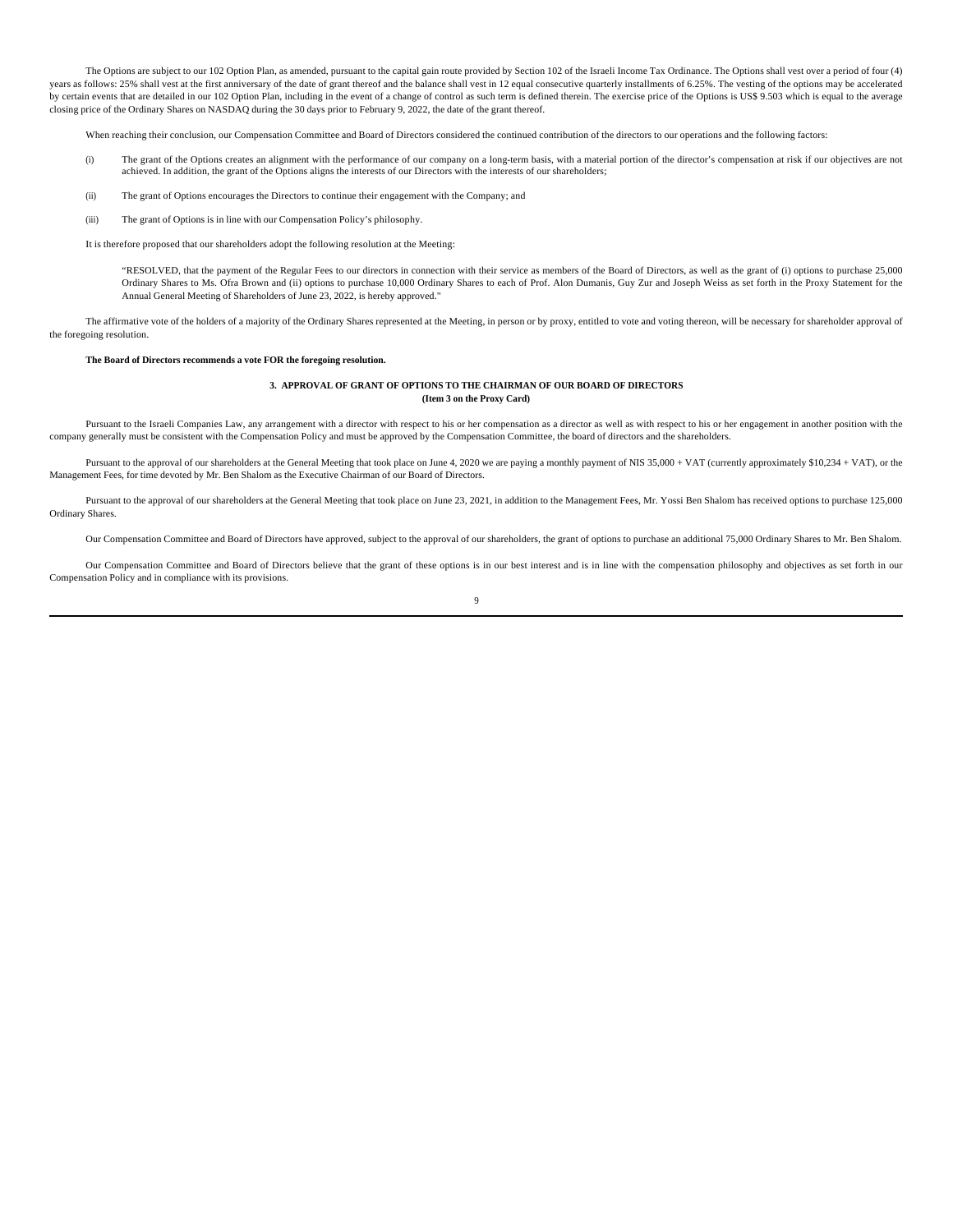The options that were granted to Mr. Ben Shalom are subject to our 102 Option Plan, as amended, pursuant to the capital gain route provided by Section 102 of the Israeli Income Tax Ordinance. The Options shall vest over a period of four (4) years as follows: 25% shall vest at the first anniversary of the date of grant thereof and the balance shall vest in 12 equal consecutive quarterly installments of 6.25%. The vesting of the options may be accelerated in certain events that are detailed in our 102 Option Plan, including in the event of a change of control as such term is defined therein. The exercise price of the Options is US\$ 9.503 which is equal to the average closing price of the Ordinary Shares on NASDAQ during the 30 days prior to February 9, 2022, the date of the grant thereof.

When reaching their conclusion, our Compensation Committee and Board of Directors considered the continued contribution of Mr. Ben Shalom to our operations, his active involvement in the development of its business and strategy, as well as the following factors:

- (iv) The grant of the options creates an alignment with the performance of our company on a long-term basis, with a material portion of the director's compensation at risk if our objectives are not achieved. In addition, the grant of the options aligns the interests of Mr. Ben Shalom with the interests of our shareholders;
- (v) The grant of options encourages Mr. ben Shalom to continue his engagement with our company; and
- (vi) The grant of option is in line with our Compensation Policy's philosophy.

It is therefore proposed that our shareholders adopt the following resolution at the Meeting:

"RESOLVED, that the grant of options to purchase 75,000 Ordinary Shares to Mr. Yossi Ben Shalom as set forth in the Proxy Statement for the Annual General Meeting of Shareholders of June 23, 2022, is hereby approved."

The affirmative vote of the holders of a majority of the Ordinary Shares represented at the Meeting, in person or by proxy, entitled to vote and voting thereon, will be necessary for shareholder approval of the foregoing resolution.

#### **The Board of Directors recommends a vote FOR the foregoing resolution.**

#### **4. APPROVAL OF GRANT OF OPTIONS TO MR. DOV SELLA, OUR CHIEF EXECUTIVE OFFICER (Item 4 on the Proxy Card)**

Mr. Dov Sella was appointed as our Chief Executive Officer on November 10, 2016. Prior to his appointment as CEO, Mr. Dov Sella served as our chief business development officer and previously as our chief operations officer.

Mr. Sella's terms of employment were approved by our shareholders at the Extraordinary General Meetings held on January 15, 2017, January 16, 2019 and June 4, 2020 as well as the Annual General Meeting of our Shareholders that was held on June 23, 2021.

Our Audit Committee and Board of Directors resolved on February 9, 2022 to grant to Mr. Sella options to purchase 350,000 additional Ordinary Shares at an exercise price of US\$9.503 per Ordinary Share, which reflects the average closing price of our Ordinary Shares on NASDAQ during the 30-day period before the date of grant. The options are subject to our 102 Option Plan, as amended, pursuant to the capital gain route provided by Section 102 of the Israeli Income Tax Ordinance. The options shall vest over a period of four (4) years as follows: 25% shall vest at the first anniversary of the date of grant thereof and the balance shall vest in 12 equal consecutive quarterly installments of 6.25% each. The vesting of the options may be accelerated by certain events that are detailed in our 102 Option Plan, including in the event of a change of control as such term is defined therein.

Pursuant to the Israeli Companies Law, terms of employment of a company's chief executive officer must be consistent with a company's approved compensation policy and further require the approval of the Compensation Committee, the board of directors and the shareholders, in that order.

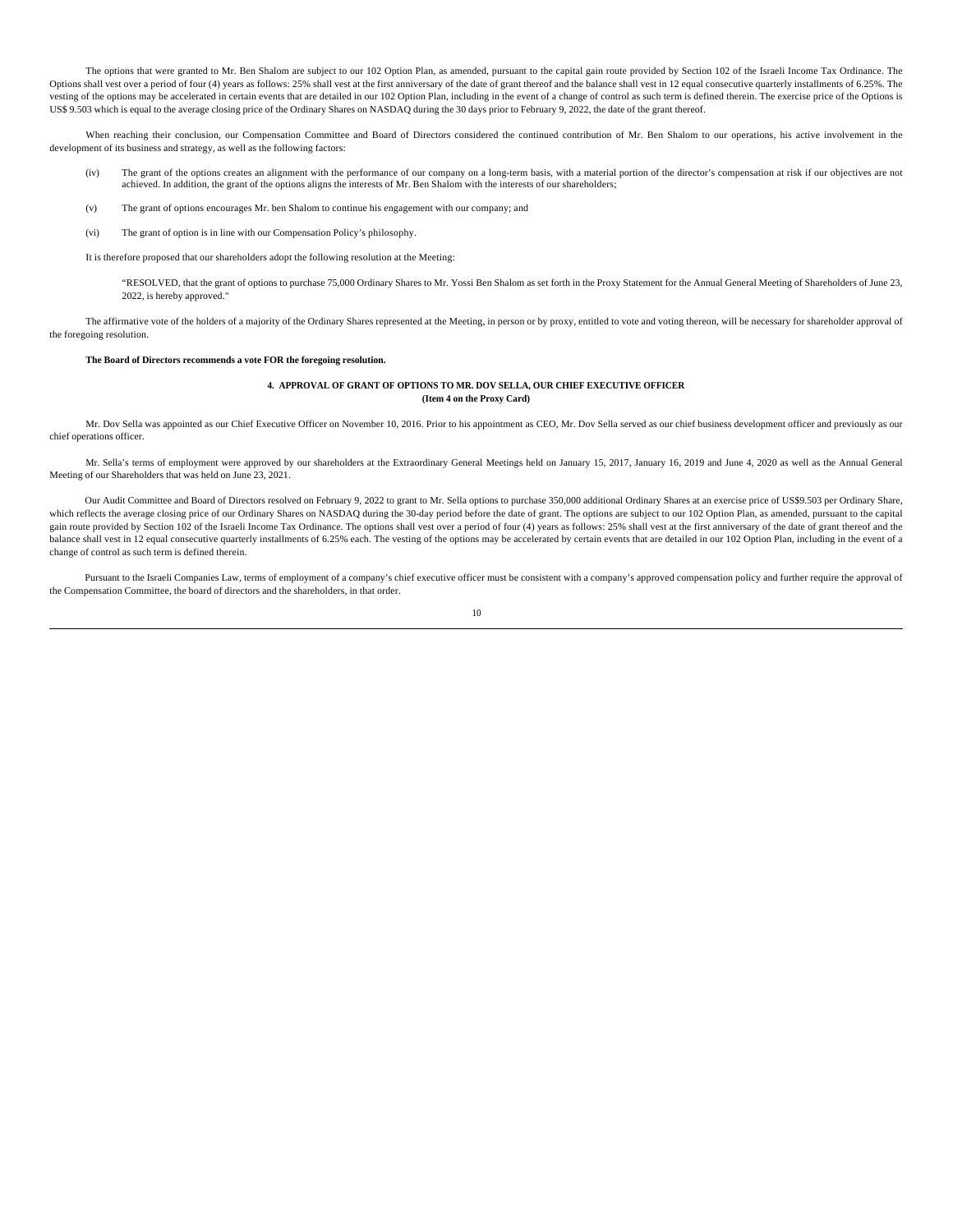The proposed terms of employment of Mr. Sella were approved by our Compensation Committee and the Board of Directors for the following reasons:

- (I) Mr. Sella, who has been employed in our company for more than 15 years in various management positions and has been serving as CEO for the past five and a half years, has the knowledge, education, experience and skills required to serve as our CEO. The Audit Committee and the Board of Directors believe that it is essential that Mr. Sella continues to be employed as CEO of the Company. His deep knowledge of our field of activity and his extensive contributions to the expansion and development of our business during his service as CEO, including his initiating, leading and managing of strategic processes and significant transactions, which contributed significantly to the growth of our company and to the benefit of our shareholders.
- (II) Mr. Sella's overall compensation is in line with the desire to encourage and preserve successful managers, including the CEO, and to reward them for their contributions and hard work, achieving our objectives and advancing in both the short-term and the long-term, the interests of our company and our shareholders.
- (III) The threshold conditions for the CEO's annual compensation (including the maximum bonus amount and the long-term equity-based compensation) are adequate, reasonable and serve our goals and policies from a long-term perspective, since the parameters used to determine the eligibility and amount of the bonus are closely related the profitability and performance of the entire company.
- (IV) The Audit Committee and Board of Directors were presented with comparable data of CEOs of companies with similar characteristics (e.g., market value, annual profit, stock exchange classification, equity) that indicate that the salary offered to Mr. Sella is reasonable based on the compensation paid to executives in similar companies of the same size, and taking into account Mr. Sella's qualifications, accomplishments, responsibilities, dedication, expertise, professionalism, and the challenges we face.
- (V) The proposed terms of employment are consistent with the Compensation Policy, as amended. The compensation components offered to the CEO are within the relevant range determined in the Compensation Policy.
- (VI) The Audit Committee and the Board of Directors believe that the proportion between the terms of employment of the CEO and the salary of other employees, as well as the ratio to the average wage and the median wage of such employees, are reasonable and do not negatively affect our labor relations.

It is therefore proposed that our shareholders adopt the following resolution at the Meeting:

"RESOLVED, to approve the grant of options to purchase 350,000 Ordinary Shares, as detailed in the Proxy Statement for the Annual General Meeting of Shareholders of June 23, 2022."

#### **The Board of Directors recommends a vote FOR the foregoing resolution.**

The affirmative vote of the holders of a majority of the ordinary shares represented at the Meeting, in person or by proxy, entitled to vote and voting thereon, is required to approve the foregoing resolution provided that either: (i) such majority includes a majority of the total votes of shareholders who are not controlling shareholders and do not have a personal interest in the resolution and who participate in the voting at the meeting (abstentions not taken into account); or (ii) the total number of votes of shareholders mentioned in (i) above that are voted against the resolution do not represent more than 2% of the total voting rights in the company.

We may approve the grant of options to purchase 350,000 Ordinary Shares to Mr. Sella, even if they are not approved by the shareholders, provided that each of the Audit Committee (in its capacity as Compensation Committee) and the Board of Directors has re-approved such grant, and provided detailed reasoning for their determination following a new discussion and taking into account the rejection by the shareholders.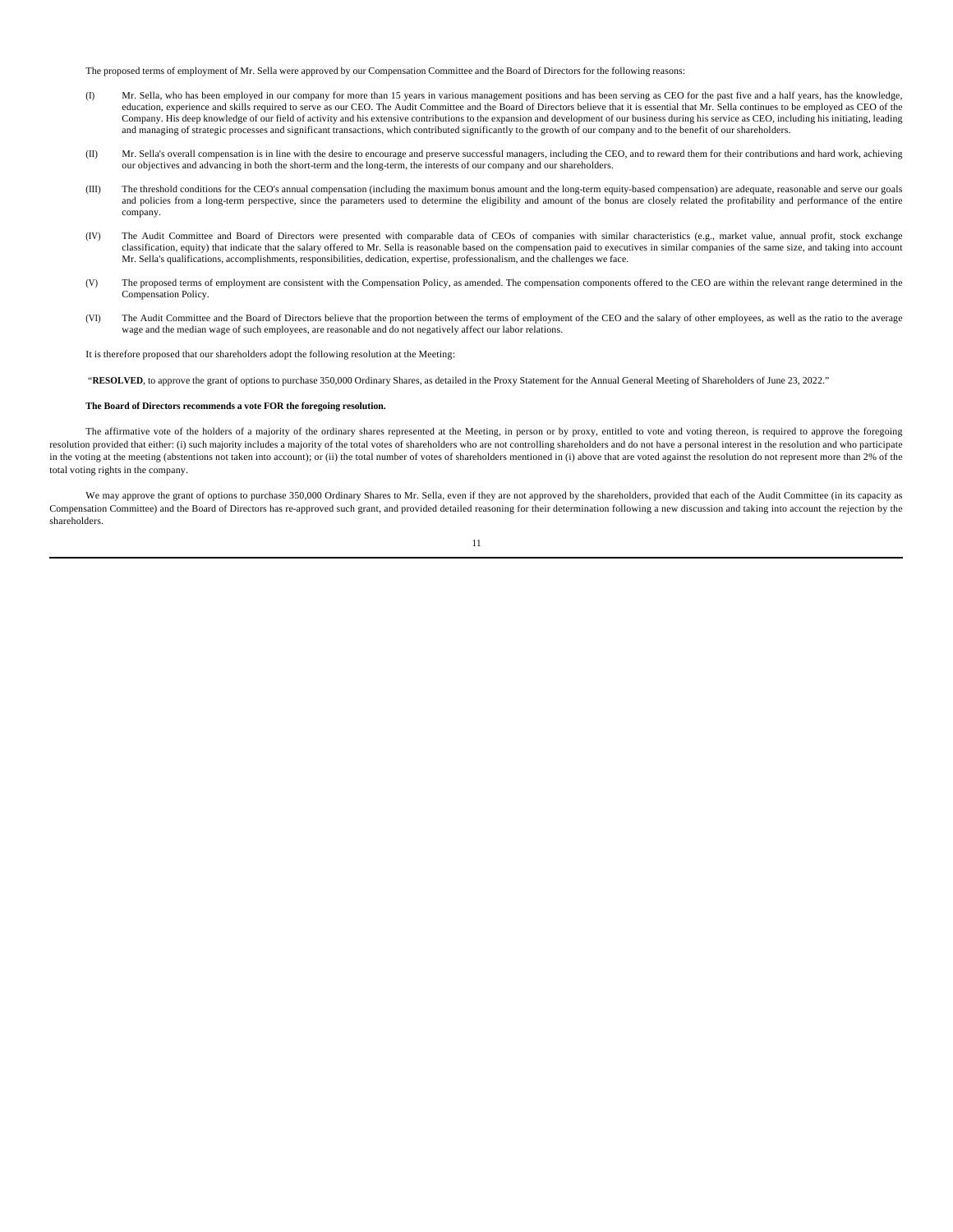## **5. APPROVAL OF GRANT OF OPTIONS TO CERTAIN EXECUTIVE OFFICERS (Item 5 on the Proxy Card)**

Our Audit Committee and Board of Directors resolved on February 9, 2022, to grant to the following executive officers of our company and its subsidiaries options to purchase Ordinary Shares (the "Executives' Options") as follows:

| Name                      | Position                      | Amount  |
|---------------------------|-------------------------------|---------|
| Oleg Kiperman             | <b>CTO</b>                    | 30,000  |
| Avi Israel                | <b>CFO</b>                    | 50,000  |
| Yaniv Dorani              | <b>COO</b>                    | 50,000  |
| Alon Amity <sup>(1)</sup> | <b>CBDO</b>                   | 150,000 |
| <b>Bill Watson</b>        | CEO of RADA Technologies, LLC | 50,000  |
| Max Cohen                 | CEO of RADA Sensors Inc.      | 75,000  |
| Scott Wood                | CEO of RADA Innovations, LLC  | 25,000  |

(1) Alon Amity has been acting Chief Business Development Officer as of April 1, 2022.

The exercise price of the Executives' Options is US\$9.503 per Ordinary Share, which reflects the average closing price of our Ordinary Shares on NASDAQ during the 30-day period before the date of grant. The Executives' Options that are granted to Israeli executive officers are subject to our 102 Share Option Plan, as amended, pursuant to the capital gain route provided by Section 102 of the Israeli Income Tax Ordinance. The Executives' Options shall vest over a period of four (4) years as follows: 25% shall vest at the first anniversary of the date of grant thereof and the balance shall vest in 12 equal consecutive quarterly installments of 6.25% each. The vesting of the options may be accelerated by certain events that are detailed in the applicable Option Plan, including in the event of a change of control as such term is defined therein.

When reaching their conclusion, our Compensation Committee and Board of Directors considered the contrinued contribution of these executive officers to our operations and to the development of our business and strategy, as well as the following factors:

- (i) The grant of the Executives' Options creates an alignment with the performance of our company on a long-term basis, with a material portion of the executive officer compensation at risk if our objectives are not achieved. In addition, the grant of the Executives' Options aligns the interests of such executive officers with the interests of our shareholders;
- (ii) The grant of options encourages the executive officers to continue their engagement with the company; and
- (iii) The grant of option is in line with our Compensation Policy's philosophy and in compliance therewith.

It is therefore proposed that our shareholders adopt the following resolution at the Meeting:

"RESOLVED, to approve the grant of options to purchase Ordinary Shares to certain executive officers of the company and its subsidiaries, as detailed in the Proxy Statement for the Annual General Meeting of Shareholders of June 23, 2022."

The affirmative vote of the holders of a majority of the Ordinary Shares represented at the Meeting, in person or by proxy, entitled to vote and voting thereon, will be necessary for shareholder approval of the foregoing resolution.

## **The Board of Directors recommends a vote FOR the foregoing resolution.**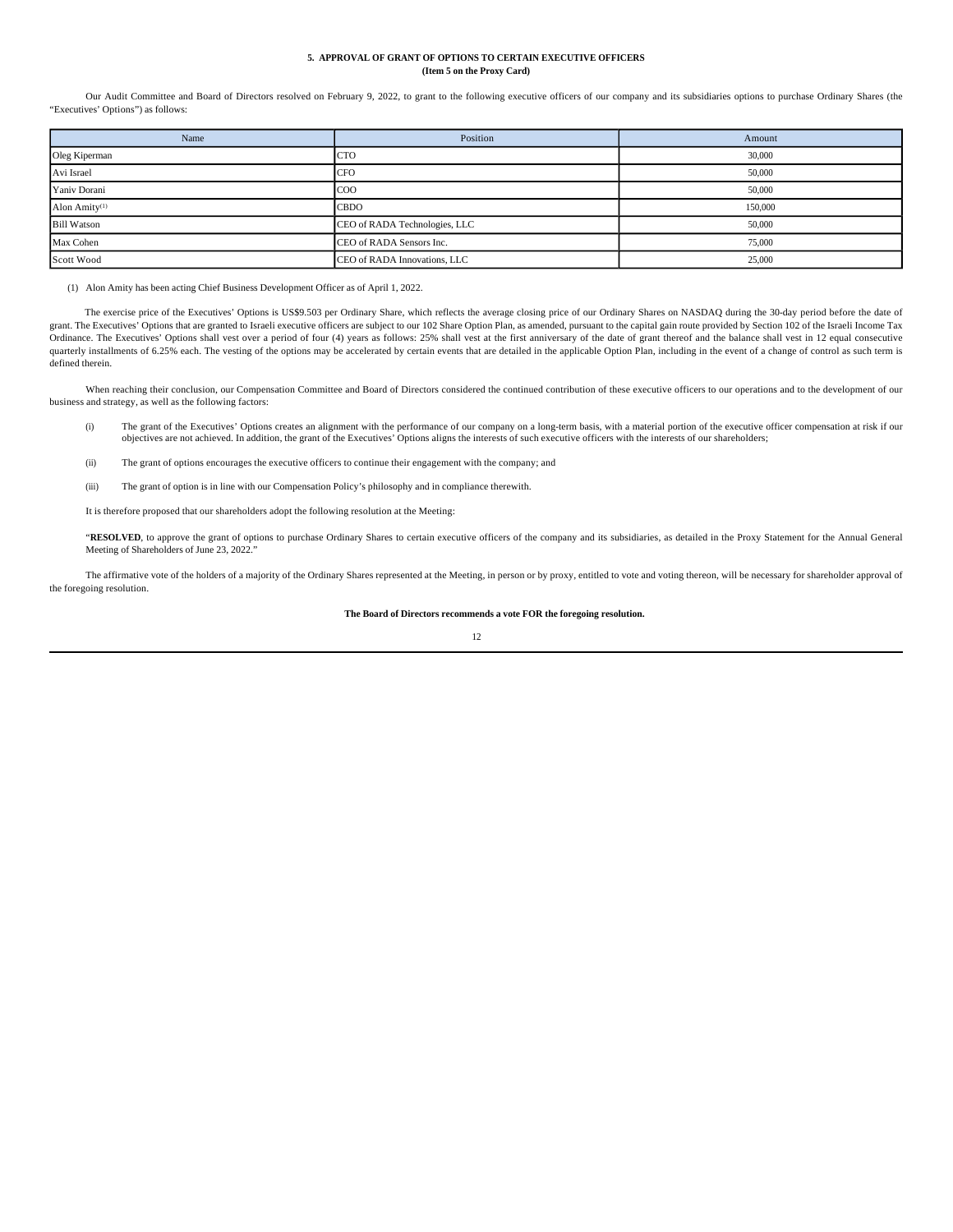#### **6. RATIFICATION AND APPROVAL OF APPOINTMENT OF INDEPENDENT REGISTERED PUBLIC ACCOUNTANTS (Item 6 on the Proxy Card)**

Our Shareholders first appointed Kost Forer Gabbay & Kasierer, registered public accountants, a member firm of Ernst & Young Global, as our independent public accountants in 1999 and have reappointed the firm as our independent public accountants since such time.

At the Meeting, shareholders will be asked to ratify and approve the re-appointment of Kost Forer Gabbay & Kasierer as our independent registered public accountants for the fiscal year ending December 31, 2022 pursuant to the recommendation of our Audit Committee and Board of Directors. Because of Kost Forer Gabbay & Kasierer's familiarity with our operations and reputation in the auditing field, our Audit Committee and Board of Directors believe that the firm has the necessary personnel, professional qualifications and independence to act as our independent registered public accountants.

At the Meeting, shareholders will also be asked to authorize our Board of Directors to determine the compensation of our independent registered public accountants, pursuant to the recommendation of our Audit Committee, in accordance with the volume and nature of their services. With respect to fiscal year 2021, we paid Kost Forer Gabbay & Kasierer approximately US\$171,272 for audit services and approximately US\$204,111 for non-audit and tax services.

It is therefore proposed that at the Meeting the following resolution be adopted:

"**RESOLVED**, that the appointment of Kost Forer Gabbay & Kasierer, registered public accounting firm, a member of Ernst & Young Global, as our independent registered public accountants of the company, to conduct the annual audit of its financial statements for the year ending December 31, 2022, be and hereby is ratified and approved, and that the Board of Directors be, and it hereby is, authorized to determine the remuneration of such independent registered public accountants, pursuant to the recommendation of our Audit Committee, in accordance with the volume and nature of their services."

The affirmative vote of the holders of a majority of the Ordinary Shares represented at the Meeting, in person or by proxy, entitled to vote and voting thereon, will be necessary for shareholder approval of the foregoing resolution.

#### **The Board of Directors recommends a vote FOR the foregoing resolution.**

### **REVIEW AND DISCUSSION OF THE AUDITOR'S REPORT AND CONSOLIDATED FINANCIAL STATEMENTS**

At the Meeting, our auditor's report and the consolidated financial statements for the year ended December 31, 2021 will be presented. We will hold a discussion with respect to the financial statements at the Meeting. This item will not involve a vote of the shareholders.

The foregoing auditor's report and consolidated financial statements for the year ended December 31, 2021 as well as our annual report on Form 20-F for the year ended December 31, 2021 (filed with the SEC on March 24, 2022) may be viewed on our website at www.rada.com or through the EDGAR website of the SEC at www.sec.gov. Shareholders may receive a hard copy of the annual report on Form 20-F containing the consolidated financial statements, free of charge, upon request. None of the auditor's report, consolidated financial statements, the Form 20-F or the contents of our website form part of the proxy solicitation material.

By Order of the Board of Directors,

Yossi Ben Shalom Chairman of the Board of Directors

Dated: May 19, 2022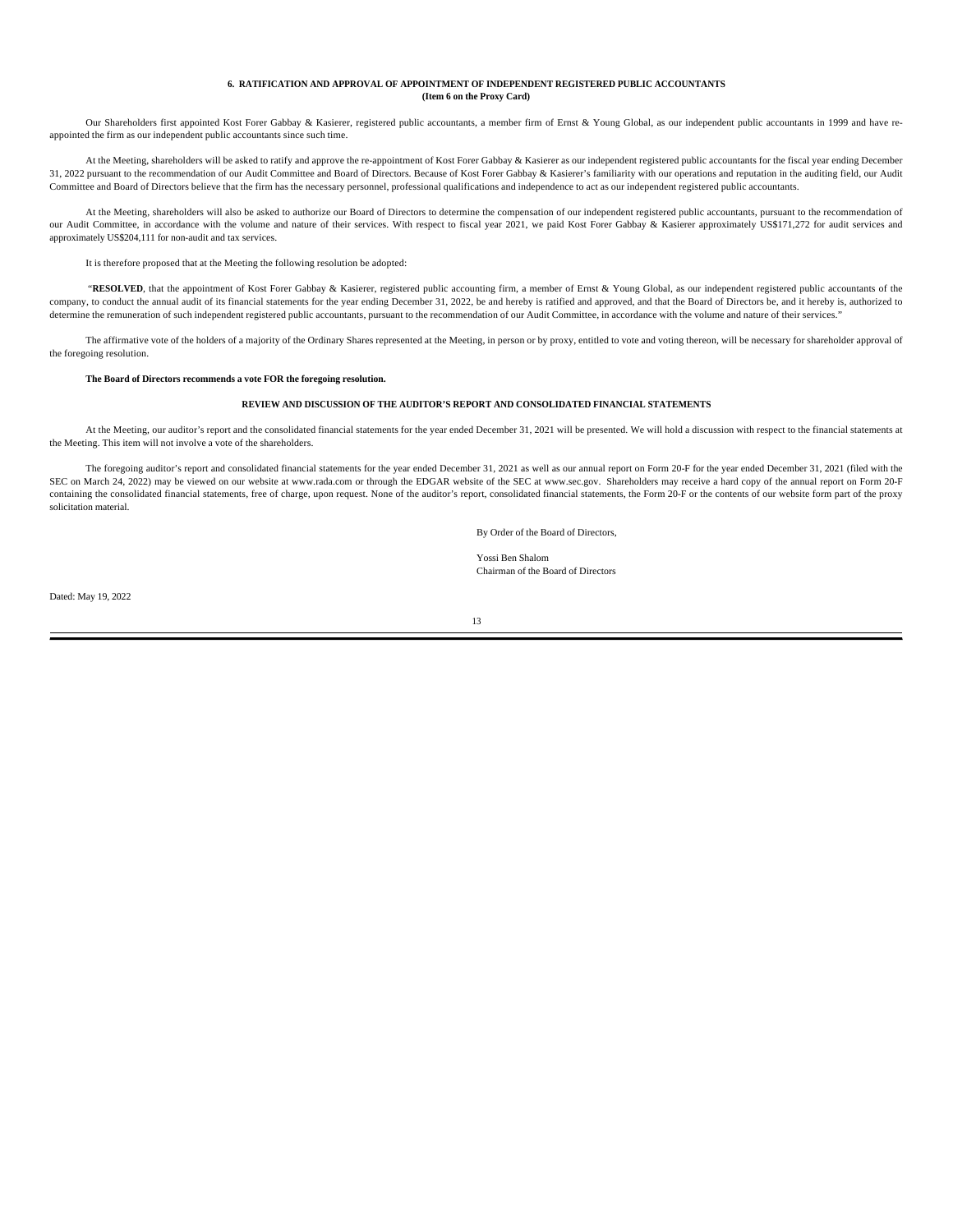# **RADA ELECTRONIC INDUSTRIES LTD.**

#### **7 GIBOREI ISRAEL STREET NETANYA 4250407, ISRAEL**

### **THIS PROXY IS SOLICITED ON BEHALF OF THE BOARD OF DIRECTORS**

The undersigned hereby appoint(s) Avi Israel and Sarit Molcho or either of them, attorneys or attorney of the undersigned, for and in the names(s) of the undersigned, with power of substitution and revocation to vote any and all ordinary shares, par value NIS 0.030 per share, of RADA Electronic Industries Ltd. (the "Company"), which the undersigned would be entitled to vote as fully as the undersigned could if personally present at the Annual General Meeting of Shareholders of the Company to be held on Thursday, June 23, 2022 at 10:00 a.m. (Israel time) at the principal offices of the Company, 7 Giborei Israel Street, Netanya 4250407, Israel, and at any adjournment or adjournments thereof, and hereby revoking any prior proxies to vote said shares, upon the following item of business more fully described in the notice of and proxy statement for such Annual General Meeting (receipt of which is hereby acknowledged):

**THIS PROXY WHEN PROPERLY EXECUTED WILL BE VOTED AS SPECIFIED. IF NO DIRECTION IS GIVEN, THIS PROXY WILL BE VOTED FOR THE NOMINEES FOR DIRECTOR AND FOR PROPOSALS 2 THROUGH 6 SET FORTH ON THE REVERSE.**

**VOTES CAST FOR PROPOSAL 4 WILL NOT BE COUNTED UNLESS "YES" OR "NO" HAS BEEN SPECIFIED AS TO WHETHER THE SHAREHOLDER IS A CONTROLLING SHAREHOLDER OR HAS A PERSONAL INTEREST (AS DEFINED IN THE PROXY STATEMENT) WITH RESPECT TO SUCH PROPOSAL.**

**(Continued and to be signed on the reverse side)**